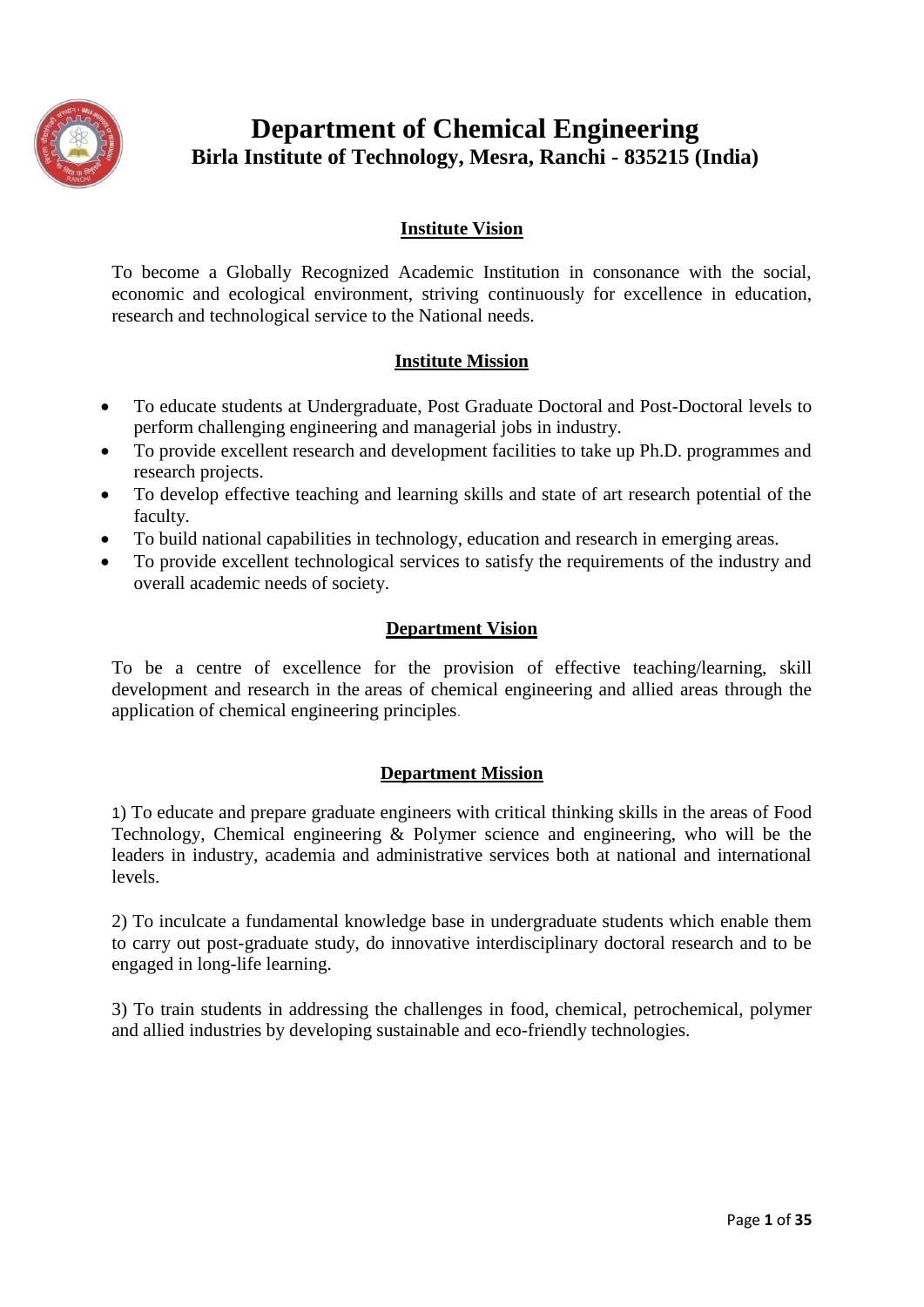#### **Program Educational Objectives (PEO) for IMSc Food Technology**

- **PEO 1:** To develop knowledge and understanding about systems in the production, processing and consumption of food and an appreciation of their impact on society.
- **PEO 2:** To impart knowledge about the nature of food and human nutrition and an appreciation of the importance of food to health.
- **PEO 3:** To build up skills in researching, analyzing and communicating issues related to food preservation, processing, storage and packaging.
- **PEO 4:** To enhance skills in experimenting with and development of food products and equipment by applying theoretical concepts.
- **PEO 5:** To develop skills in designing, implementing and evaluating solutions to food industry situations.

#### **Program Outcomes (PO) for IMSc Food Technology**

- **PO 1:** Students will develop ability to identify and discuss a range of historical and contemporary factors which influence the consumption of particular food product as well as accounts for individual and group food selection patterns in terms of structural, psychological, social and economic factors.
- **PO 2:** Students will develop ability to explain the role of nutrients in human health and develop, prepare and present food products using modern processing, preservation and packaging techniques.
- **PO 3:** Students will develop ability to explain and understand manufacturing processes and technologies used in the production of food products examine the nature and extent of the food industry, justify processes of food product manufacturing and equipment design in terms of market, technological and environmental considerations.
- **PO4:** Students will be able to provide scientific advice and technical support to food industry covered under Food Safety and Standards Authority of India, US FDA regulations and other related food standards.
- **PO5:** Students will develop ability to evaluate the impact and apply good manufacturing practices within the Indian food industry on the individual, society & environment with success skills in interpretation, communication, critical thinking, interaction, information acquisition, organization, professionalism, leadership, auto-didactics and life-long-learning.
- **PO6:** Students will be prepared to be professionals with the skills and know-how that will enable them to work independently and rapidly enter the food and beverage production, quality control, research & development and distribution as well as other related sectors, in all areas from production to consumption.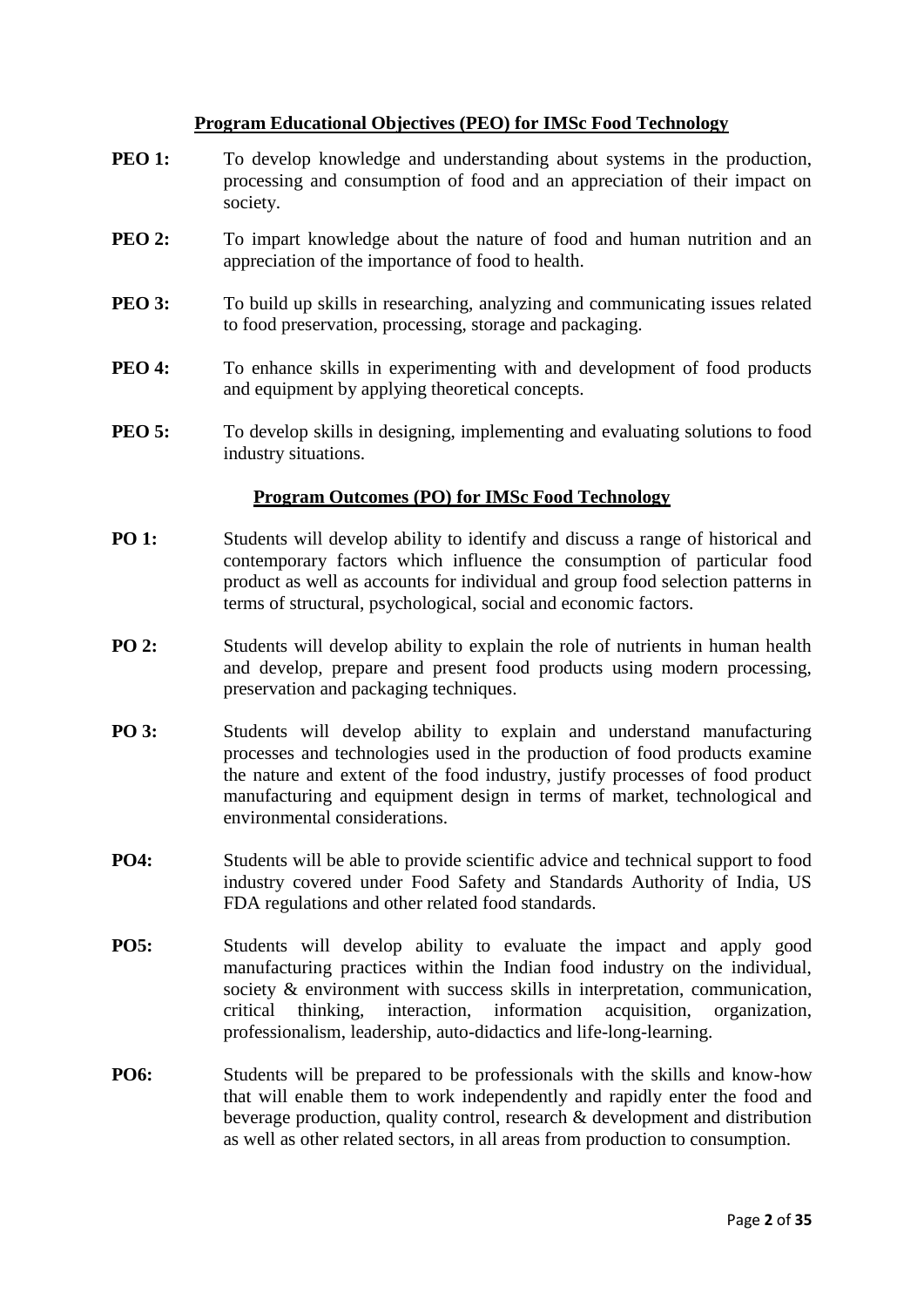| Course code:             | <b>PH 113</b>                                 |
|--------------------------|-----------------------------------------------|
| Course title:            | <b>Physics</b>                                |
| <b>Pre-requisite(s):</b> | <b>Intermediate Physics &amp; Mathematics</b> |
| $Co$ - requisite $(s)$ : |                                               |
| <b>Credits:</b>          | $L: 03$ T: 01 P: 00                           |
| Class schedule per week: | 04                                            |
| <b>Class:</b>            | <b>B.</b> Tech                                |
| Semester / Level:        | I/01                                          |
| <b>Branch:</b>           | All                                           |
| <b>Name of Teacher:</b>  |                                               |

# **Course Objectives**

This course enables the students:

| 1. | To explain principles of physical optics                                                                                     |
|----|------------------------------------------------------------------------------------------------------------------------------|
| 2. | To construct Maxwell's equations from basic principles and use it to solve                                                   |
|    | electromagnetic plane wave equations                                                                                         |
| 3. | To distinguish between Newtonian Mechanics and special theory of relativity and                                              |
|    | develop the relationship of length contraction, time dilation and Einstein energy                                            |
|    | mass relation and to apply the concepts of special theory of relativity in various                                           |
|    | field of physics and engineering.                                                                                            |
| 4. | To illustrate the phenomena of old quantum theory and derive Heisenberg<br>uncertainty principle and Schrödinger's equations |
| 5. | To understand basic lasing action, study various types of lasers and to have basic                                           |
|    | idea of fiber optics.                                                                                                        |

# **Course Outcomes**

After the completion of this course, students will be:

| CO <sub>1</sub> | To interpret the intensity variation of light due to Polarization, interference  |
|-----------------|----------------------------------------------------------------------------------|
|                 | and diffraction.                                                                 |
| CO <sub>2</sub> | To formulate and solve the engineering problems on electromagnetism.             |
| CO <sub>3</sub> | To explain special theory of relativity and apply its concepts in various fields |
|                 | of physics and engineering.                                                      |
| CO <sub>4</sub> | To explain fundamentals of quantum mechanics and apply it to problems on         |
|                 | bound states.                                                                    |
| CO <sub>5</sub> | To analyze working principle of lasers and to summarize its applications.        |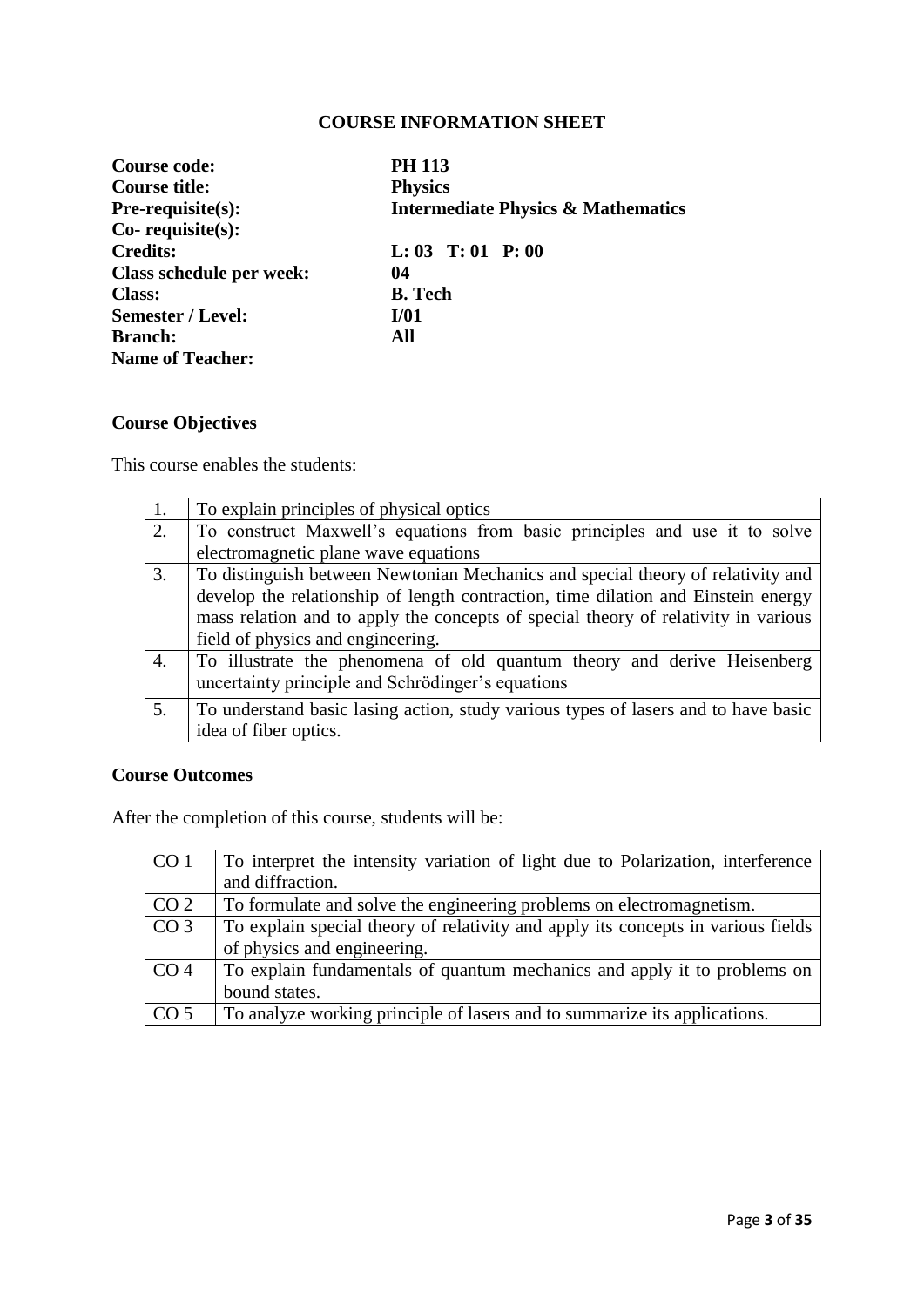#### **Module 1:**

Physical Optics: Polarization, Malus' Law, Brewster's Law, Double Refraction, Interference in thin films (Parallel films), Interference in wedge-shaped layers, Newton"s rings, Fraunhofer diffraction by single slit, Double slit. (9L)

# **Module 2:**

Electromagnetic Theory: Curl, Gradient, Divergence, Gauss theorem, Stokes theorem, Gauss"s law, Applications, Concept of electric potential, Relationship between E and V, Polarization of dielectrics, dielectric constant, Boundary conditions for E  $\&$  D, Gauss's law in magnetostatics, Ampere's circuital law, Boundary conditions for B  $\&$  H, Equation of continuity of charge, Displacement current, Maxwell"s equations. (9L)

### **Module 3:**

Special Theory of Relativity: Introduction, Inertial frame of reference, Galilean transformations, Postulates, Lorentz transformations and its conclusions, Length contraction, time dilation, velocity addition, Mass change, Einstein's mass energy relation. (9L)

#### **Module 4:**

Quantum Mechanics: Planck's theory of black-body radiation, Compton effect, Wave particle duality, De Broglie waves, Davisson and Germer's experiment, Uncertainty principle, physical interpretation of wave function, Schrodinger equation in one dimension, free particle, particle in an infinite square well. (9L) (9L)

#### **Module 5:**

Lasers: Spontaneous and stimulated emission, Einstein's A and B coefficients, Population-inversion, Light amplification, Basic laser action, Ruby and He-Ne lasers, Properties and applications of laser radiation, Elementary ideas of fiber optics and application of fiber optic cables. (9L)

#### **Text books:**

- 1. Optics, by A. Ghatak, 4th Edition, Tata Mcgraw Hill, 2009 (T1)
- 2. Elements of Electromagnetics by Mathew N.O. Sadiku,, Oxford University Press, 2001 (T2)
- 3. Concept of Modern Physicsby Arthur Beiser,, 6th edition, Tata McGraw- Hill, 2009 (T3)

#### **Reference books:**

1. Fundamentals of Physics, Halliday, Walker and Resnick (R1)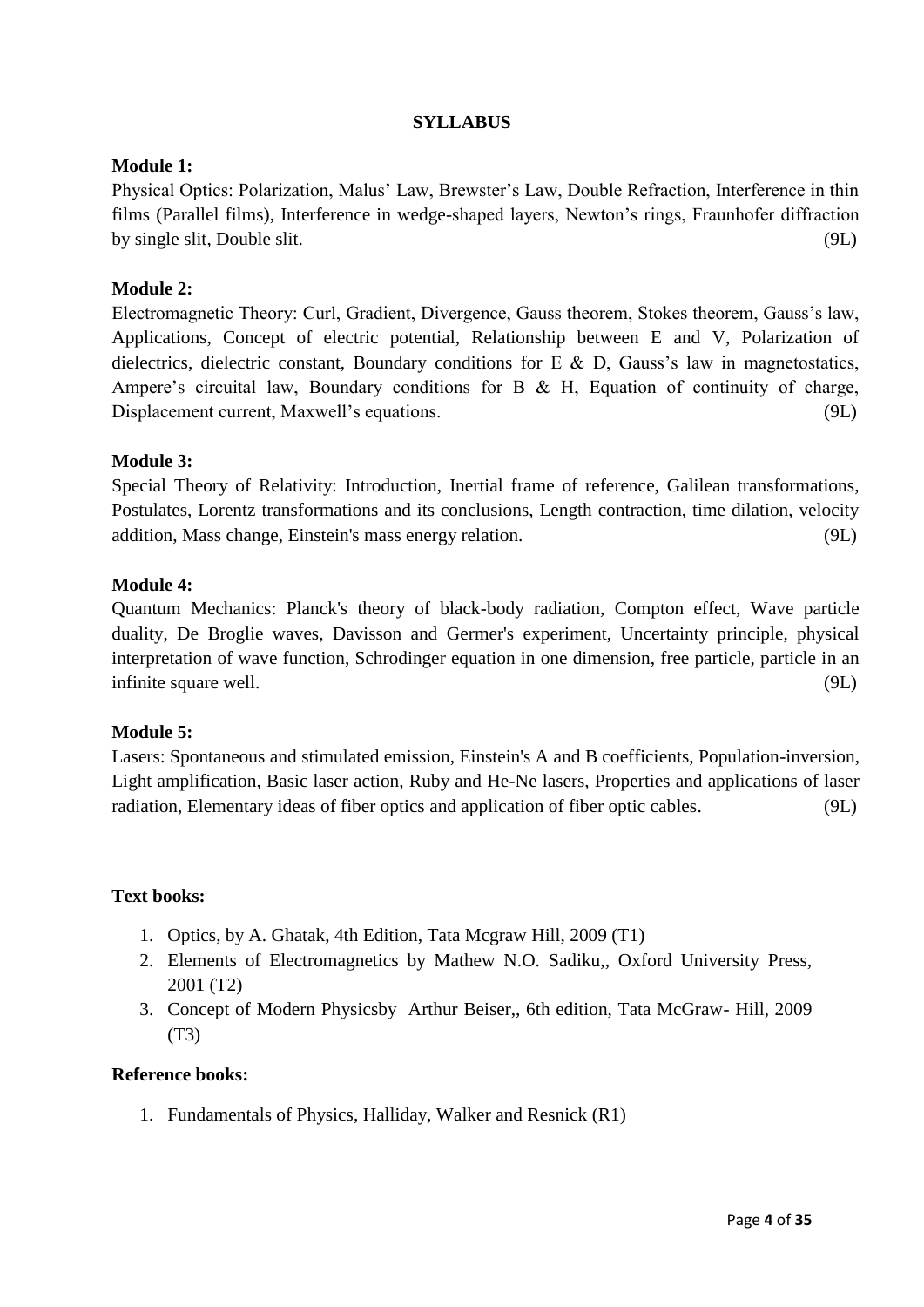### **Course Evaluation:**

Individual assignment, Theory (Quiz and End semester) examinations.

# **Course Delivery Methods**

| CD <sub>1</sub> | Lecture by use of boards/LCD projectors/OHP projectors     |
|-----------------|------------------------------------------------------------|
| CD <sub>2</sub> | Tutorials/Assignments                                      |
| CD3             | Self-learning such as use of NPTEL materials and internets |

#### **MAPPING BETWEEN COURSE OUTCOMES AND PROGRAM OUTCOMES**

| CO              | <b>PO1</b> | PO <sub>2</sub> | PO <sub>3</sub> | PO <sub>4</sub> | PO <sub>5</sub> | PO <sub>6</sub> |
|-----------------|------------|-----------------|-----------------|-----------------|-----------------|-----------------|
| CO1             |            |                 |                 |                 |                 |                 |
| CO <sub>2</sub> |            |                 |                 |                 |                 |                 |
| CO <sub>3</sub> |            |                 |                 |                 |                 |                 |
| CO <sub>4</sub> |            |                 |                 |                 |                 |                 |
| CO <sub>5</sub> |            |                 |                 |                 |                 |                 |

 $\sqrt{6.34\%}$  = 1, 34-66% = 2, > 66% = 3

| <b>Course Outcomes</b> | <b>Course Delivery Method</b> |
|------------------------|-------------------------------|
| ി 1                    | CD1, CD2, CD3                 |
| നാ                     | CD1, CD2, CD3                 |
| CO3                    | CD1, CD2, CD3                 |
| M) 4                   | CD1, CD2, CD3                 |
| ∼∩ร                    | CD1, CD2, CD3                 |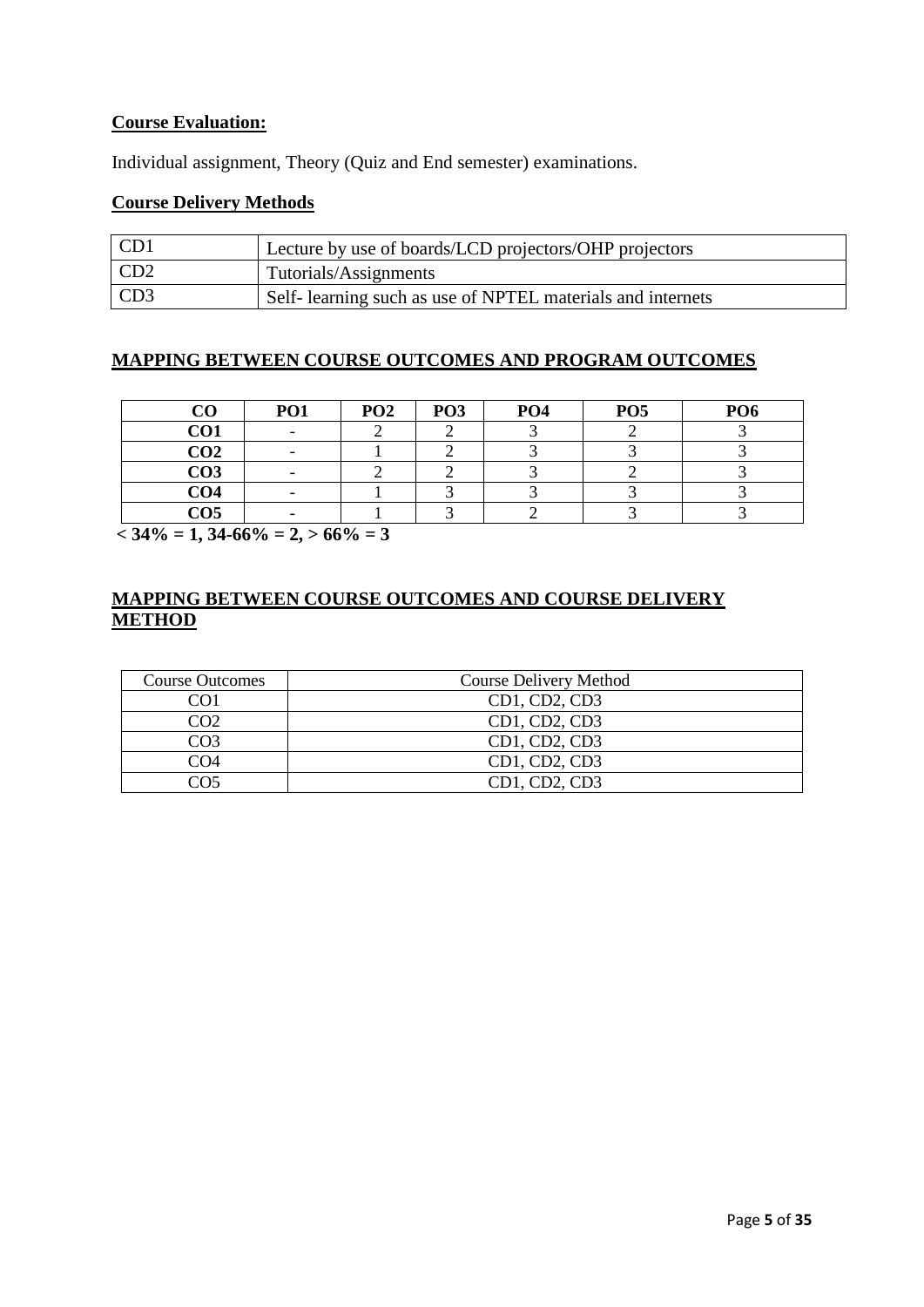| <b>Course code:</b>      | <b>MA 103</b>                        |
|--------------------------|--------------------------------------|
| Course title:            | <b>Mathematics I</b>                 |
| Pre-requisite(s):        | <b>Basic Calculus, Basic Algebra</b> |
| $Co$ - requisite $(s)$ : |                                      |
| <b>Credits:</b>          | $L: 03$ T: 01 P: 00                  |
| Class schedule per week: | 04                                   |
| Class:                   | <b>B.</b> Tech                       |
| <b>Semester / Level:</b> | I/01                                 |
| <b>Branch:</b>           | All                                  |
| <b>Name of Teacher:</b>  |                                      |

# **Course Objectives**

This course enables the students to understand

|    | Infinite sequences and series.                                                         |
|----|----------------------------------------------------------------------------------------|
| 2. | Theory of matrices including elementary transformations, rank and its application      |
|    | in consistency of system of linear equations, eigenvalues, eigenvectors etc.           |
| 3. | Multivariable functions, their limits, continuity, partial differentiation, properties |
|    | and applications of partial derivatives.                                               |
| 4. | Integrals of multivariable functions viz. double and triple integrals with their       |
|    | applications.                                                                          |
|    | Properties like gradient, divergence, curl associated with derivatives of vector       |
|    | point functions and integrals of vector point functions.                               |

# **Course Outcomes**

After the completion of this course, students will be able to

| CO <sub>1</sub> | Decide the behaviour of sequences and series using appropriate tests.         |
|-----------------|-------------------------------------------------------------------------------|
| CO <sub>2</sub> | Get an understanding of partial derivatives and their applications in finding |
|                 | maxima -minima problems.                                                      |
| CO <sub>3</sub> | Apply the principles of integral to solve a variety of practical problems in  |
|                 | engineering and sciences.                                                     |
| CO <sub>4</sub> | Demonstrate a depth of understanding in advanced mathematical topics.         |
| CO <sub>5</sub> | Enhance and develop the ability of using the language of mathematics in       |
|                 | engineering.                                                                  |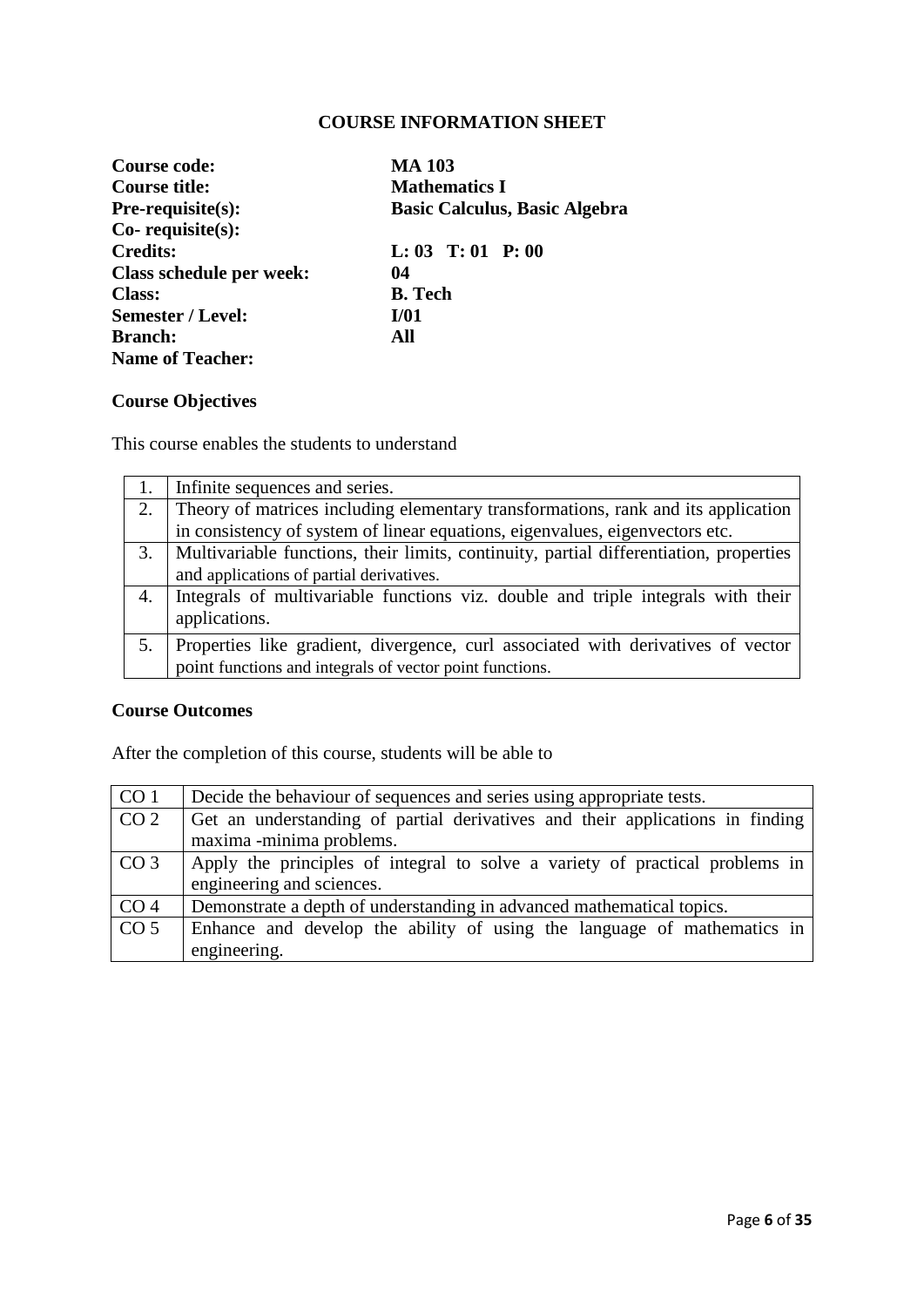### **Module 1:**

Sequences and Series: Sequences, Convergence of Sequence. Series, Convergence of Series, Tests for Convergence: Comparison tests, Ratio test, Cauchy"s root test, Raabe"s test, Gauss test, Cauchy's Integral test, Alternating series, Leibnitz test, Absolute and Conditional Convergence. (9L)

### **Module 2:**

Matrices: Rank of a Matrix, elementary transformations, Row - reduced Echelon form. Vectors, Linear Independence and Dependence of Vectors. Consistency of system of linear equations. Eigenvalues, Eigenvectors, Cayley - Hamilton theorem. (9L)

### **Module 3:**

Advance Differential Calculus: Function of several variables, Limit, Continuity, Partial derivatives, Euler's theorem for homogeneous functions, Total derivatives, Chain rules, Jacobians and its properties, Taylor series for function of two variables, Maxima – Minima, Lagrange's method of multipliers. (9L)

### **Module 4:**

Advance Integral Calculus: Beta and Gamma functions: definition and properties. Double integrals, double integrals in polar coordinates, Change of order of integration, Triple Integrals, cylindrical and spherical coordinate systems, transformation of coordinates, Applications of double and triple integrals in areas and volumes. (9L)

# **Module 5:**

Vector Calculus: Scalar and vector point functions, gradient, directional derivative, divergence, curl, vector equations and identities. Line Integral, Work done, Conservative field, Green's theorem in a plane, Surface and volume integrals, Gauss – divergence theorem, Stoke 's theorem. (9L)

#### **Text Books:**

- 1. Thomas" Calculus by M. D. Weir, J. Hass and F. R. Giordano 11th Edition, Pearson Educations, 2008E. **(T1)**
- 2. Calculus by H. Anton, I. Brivens and S. Davis,, 10th Edition, John Wiley and sons, Singapore Pte. Ltd., 2013. **(T2)**
- 3. Higher Engineering Mathematics , Ramana B.V. Tata McGraw Hill New Delhi, 11thReprint, 2010. **(T3)**

#### **Reference Books:**

1. Calculus, by M. J. Strauss, G. L. Bradley And K. J. Smith, 3rd Ed, Dorling.Kindersley (India) Pvt. Ltd. (P Ed), Delhi, 2007. **(R1)**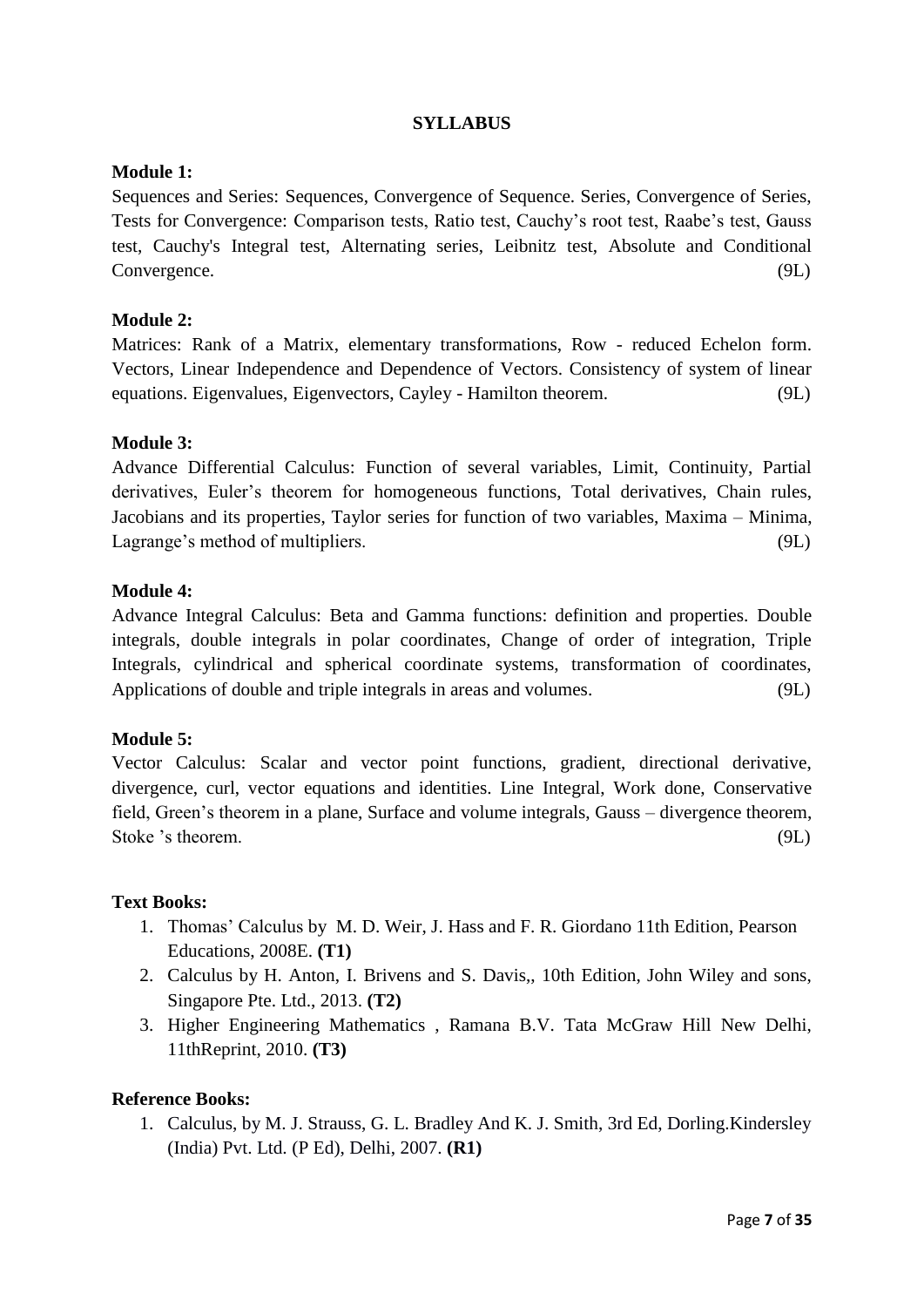- 2. Linear Algebra and its Applications by David C. Lay, , 3rd Edition, Pearson Ed. Asia, Indian Reprint, 2007. **(R2)**
- 3. Advanced Engineering Mathematics by D. G. Zill and W.S. Wright, 4th Edition, 2011. **(R3)**

### **Course Evaluation:**

Individual assignment, Theory (Quiz and End semester) examinations.

#### **Course Delivery Methods**

| CD1             | Lecture by use of boards/LCD projectors/OHP projectors      |
|-----------------|-------------------------------------------------------------|
| CD <sub>2</sub> | Tutorials/Assignments                                       |
| CD3             | Self- learning such as use of NPTEL materials and internets |

# **MAPPING BETWEEN COURSE OUTCOMES AND PROGRAM OUTCOMES**

| $\bf CO$        | <b>PO1</b> | PO <sub>2</sub> | PO <sub>3</sub> | PO <sub>4</sub> | PO <sub>5</sub> | PO <sub>6</sub> |
|-----------------|------------|-----------------|-----------------|-----------------|-----------------|-----------------|
| CO1             |            |                 |                 |                 |                 |                 |
| CO <sub>2</sub> |            |                 |                 |                 |                 |                 |
| CO <sub>3</sub> |            |                 |                 |                 |                 |                 |
| CO <sub>4</sub> |            |                 |                 |                 |                 |                 |
| CO <sub>5</sub> |            |                 |                 |                 |                 |                 |

 $<$  34\% = 1, 34-66\% = 2,  $>$  66\% = 3

| <b>Course Outcomes</b> | <b>Course Delivery Method</b> |
|------------------------|-------------------------------|
|                        | CD1, CD2, CD3                 |
| നാ                     | CD1, CD2, CD3                 |
| CO3                    | CD1, CD2, CD3                 |
| M) 4                   | CD1, CD2, CD3                 |
| 705                    | CD1, CD2, CD3                 |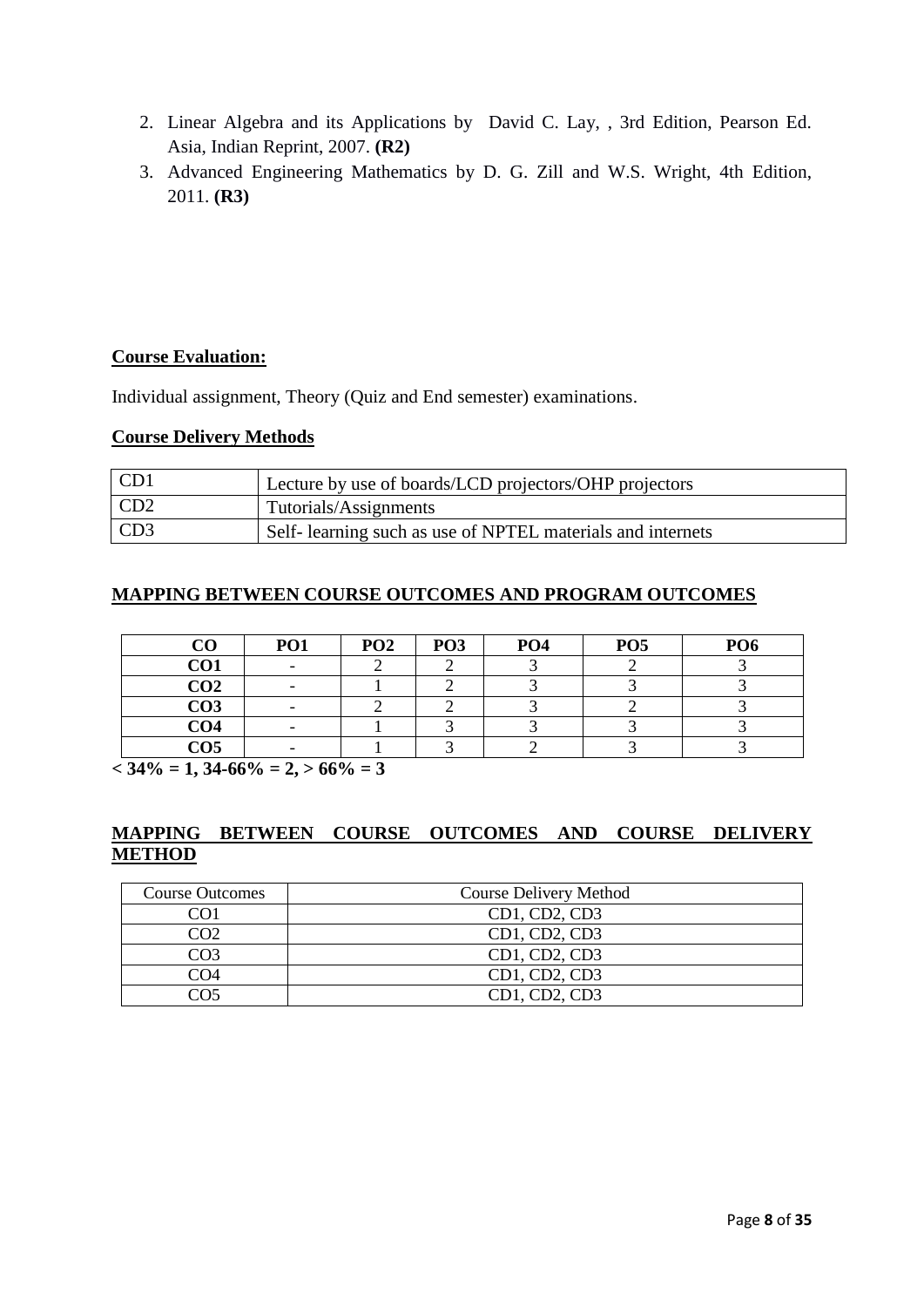| Course code:             | <b>CS 101</b>                              |
|--------------------------|--------------------------------------------|
| Course title:            | <b>Programming for Problem Solving</b>     |
| $Pre-requisite(s):$      |                                            |
| $Co$ - requisite $(s)$ : | <b>Programming for Problem Solving Lab</b> |
| <b>Credits:</b>          | $L: 03$ T: 01 P: 00                        |
| Class schedule per week: | 04                                         |
| <b>Class:</b>            | <b>B.</b> Tech                             |
| <b>Semester / Level:</b> | I/01                                       |
| <b>Branch:</b>           | All                                        |
| <b>Name of Teacher:</b>  |                                            |

# **Course Objectives**

This course enables the students:

|    | To learn computer language.                                             |
|----|-------------------------------------------------------------------------|
| 2. | To learn coding for solving scientific and engineering problems.        |
| 3. | To learn the problem-solving process through computer.                  |
| 4. | To know the limitations of system during program execution.             |
|    | 5. To know the practical application of various programming techniques. |

### **Course Outcomes**

After the completion of this course, students will be able to

| CO <sub>1</sub> | To formulate simple algorithms for arithmetic and logical problems.           |
|-----------------|-------------------------------------------------------------------------------|
| CO <sub>2</sub> | To translate the computer algorithms to computer programs.                    |
| CO <sub>3</sub> | To test and execute the programs and correct syntax and logical errors.       |
| CO <sub>4</sub> | To apply programming to solve simple numerical method problems,               |
|                 | differentiation of function and simple integration.                           |
| CO <sub>5</sub> | To decompose a problem into functions and synthesize a complete program using |
|                 | divide and conquer approach.                                                  |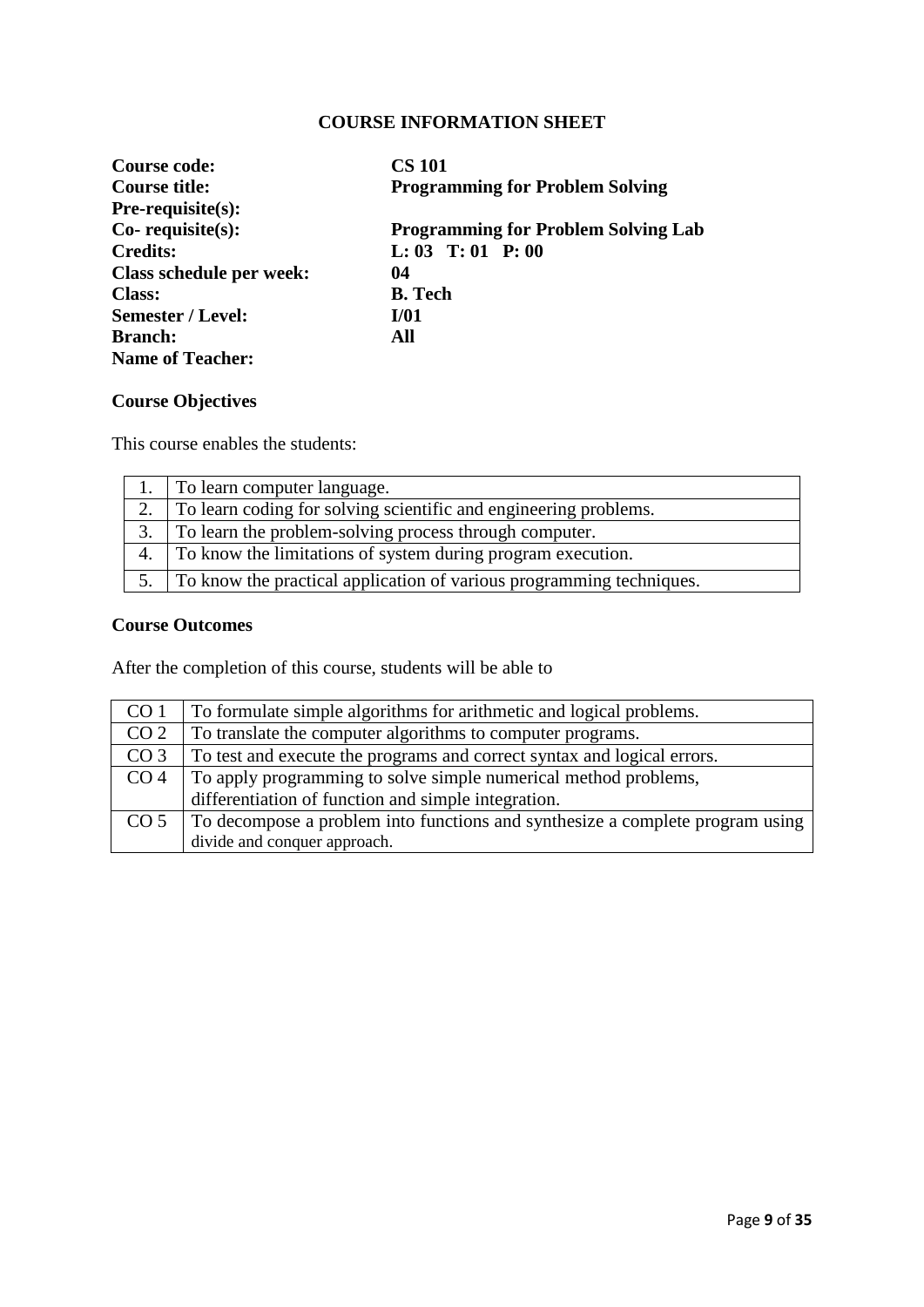### **Module 1:**

Introduction to Programming: Introduction to components of a computer system (disks, memory, processor, where a program is stored and executed, operating system, compilers etc.) Problem Solving: Steps to solve logical and numerical problems. Representation of Algorithm: Flowchart/Pseudo code with examples. From algorithms to programs; source code, variables (with data types) variables and memory locations, Syntax and Logical Errors in compilation, object and executable code (9L)

#### **Module 2:**

Arithmetic expressions and precedence, Conditional Branching and Loops, Writing and evaluation of conditionals, Iterations, Loops. (9L)

#### **Module 3:**

Array, Character array, strings. Case studies to discuss the various Problems related to Basic science (Matrix addition, Matrix-matrix multiplication, Roots of an equation etc.), Sorting, Searching. (9L)

#### **Module 4:**

Functions (including using built in libraries), Parameter passing in functions, call by value, call by reference. Passing arrays to functions, Recursion (Finding Factorial, Fibonacci series, Ackerman function etc.). (9L)

#### **Module 5:**

Structures, Defining structures and Array of Structures Pointers: Defining pointers, Use of Pointers in self-referential structures, File Handling (9L)

#### **Text Books:**

- 1. Problem solving and Program design in C by Jery R Hanly, 7thEdition, Pearson Education. Programming in ANSI C, Tata McGraw-Hill.
- 2. ReemaThareja, Introduction to C Programming by E. Balaguruswamy,, 2nd Edition, Oxford University Press, 2015.
- 3. The C Programming Language by Brian W. Kernighan and Dennis M. Ritchie,, Prentice. Byron Schaum's Outline of Programming with C Gottfried,, Tata McGraw-Hill.

#### **Course Evaluation:**

Individual assignment, Theory (Quiz and End semester) examinations.

#### **Course Delivery Methods**

| CD1             | Lecture by use of boards/LCD projectors/OHP projectors     |
|-----------------|------------------------------------------------------------|
| CD <sub>2</sub> | Tutorials/Assignments                                      |
| CD3             | Self-learning such as use of NPTEL materials and internets |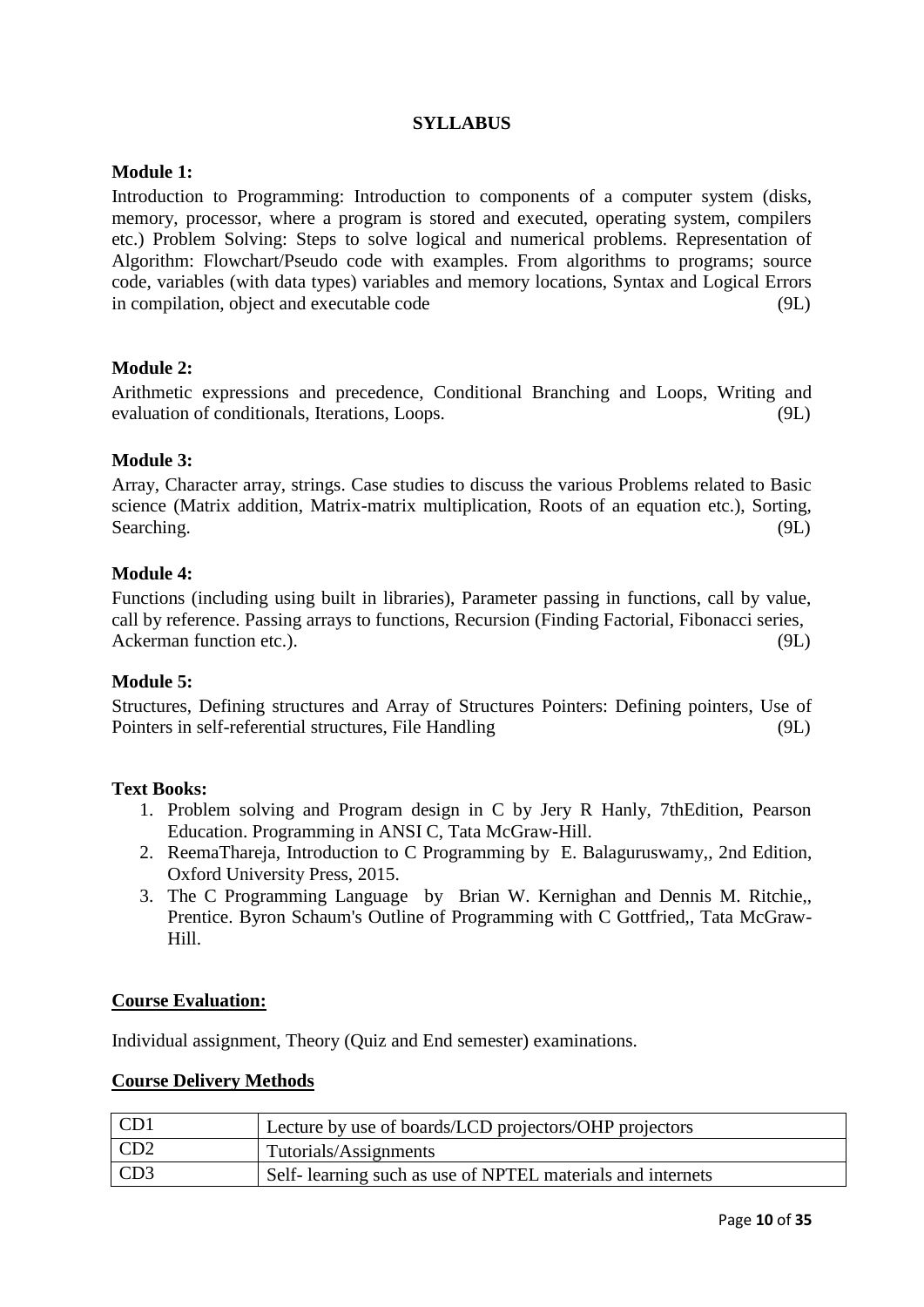# **MAPPING BETWEEN COURSE OUTCOMES AND PROGRAM OUTCOMES**

| CO              | PO1 | PO <sub>2</sub> | PO <sub>3</sub> | PO <sub>4</sub> | PO <sub>5</sub> | PO <sub>6</sub> |
|-----------------|-----|-----------------|-----------------|-----------------|-----------------|-----------------|
| CO1             |     |                 |                 |                 |                 |                 |
| CO <sub>2</sub> |     |                 |                 |                 |                 |                 |
| CO <sub>3</sub> |     |                 |                 |                 |                 |                 |
| CO <sub>4</sub> |     |                 |                 |                 |                 |                 |
| CO <sub>5</sub> |     |                 |                 |                 |                 |                 |

 $\sqrt{.34\%} = 1, 34.66\% = 2, > 66\% = 3$ 

| <b>Course Outcomes</b> | Course Delivery Method |
|------------------------|------------------------|
| $\bigcap$ 1            | CD1, CD2, CD3          |
| CO <sub>2</sub>        | CD1, CD2, CD3          |
| CO3                    | CD1, CD2, CD3          |
| CO4                    | CD1, CD2, CD3          |
| ∩ട                     | CD1, CD2, CD3          |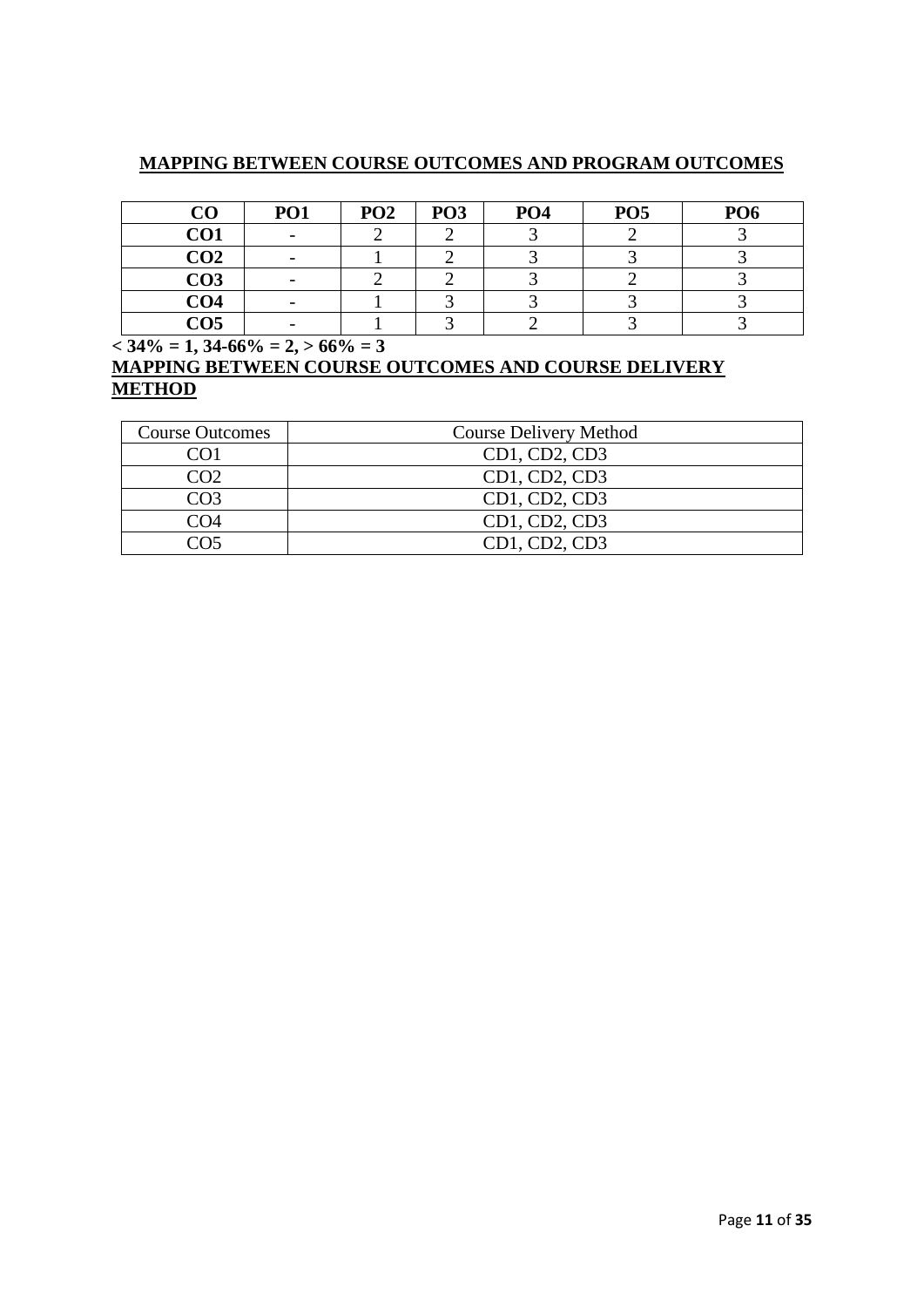| Course code:             | <b>MT123</b>                  |  |
|--------------------------|-------------------------------|--|
| Course title:            | <b>Business Communication</b> |  |
| <b>Pre-requisite(s):</b> | <b>NIL</b>                    |  |
| $Co$ - requisite $(s)$ : | <b>NIL</b>                    |  |
| <b>Credits: 3</b>        | L: 2 T: 0 P: 2                |  |
| Class schedule per week: | 2                             |  |
| <b>Class:</b>            | All                           |  |
| Level:                   | 1                             |  |
| <b>Name of Teacher:</b>  |                               |  |

# **Course Objectives**

This course enables the students:

| A.        | To analyze and demonstrate writing and speaking processes through invention,                                                                                                          |
|-----------|---------------------------------------------------------------------------------------------------------------------------------------------------------------------------------------|
|           | organization, drafting, revision, editing, and presentation.                                                                                                                          |
| <b>B.</b> | To understand the importance of specifying audience and purpose and to select                                                                                                         |
|           | appropriate communication choices.                                                                                                                                                    |
|           | To interpret and appropriately apply modes of expression, i.e., descriptive,<br>expositive, Narrative, scientific, and self-expressive, in written, visual, and oral<br>communication |
| D.        | To participate effectively in groups with emphasis on listening, critical and<br>reflective thinking, and responding.                                                                 |
| .E        | To develop the ability to research and write a documented paper and/or to give an<br>oral presentation.                                                                               |

### **Course Outcomes**

After the completion of this course, students will be able to:

|    | Apply business communication strategies and principles to prepare effective       |
|----|-----------------------------------------------------------------------------------|
|    | communication for domestic and international business situations.                 |
|    | Utilize analytical and problem-solving skills appropriate to<br>business          |
|    | communication.                                                                    |
| 3. | Participate in team activities that lead to the development of collaborative work |
|    | skills.                                                                           |
| 4. | Select appropriate organizational formats and channels used in developing and     |
|    | presenting business messages                                                      |
| 5. | Communicate via electronic mail, Internet, and other technologies and deliver an  |
|    | effective oral business presentation.                                             |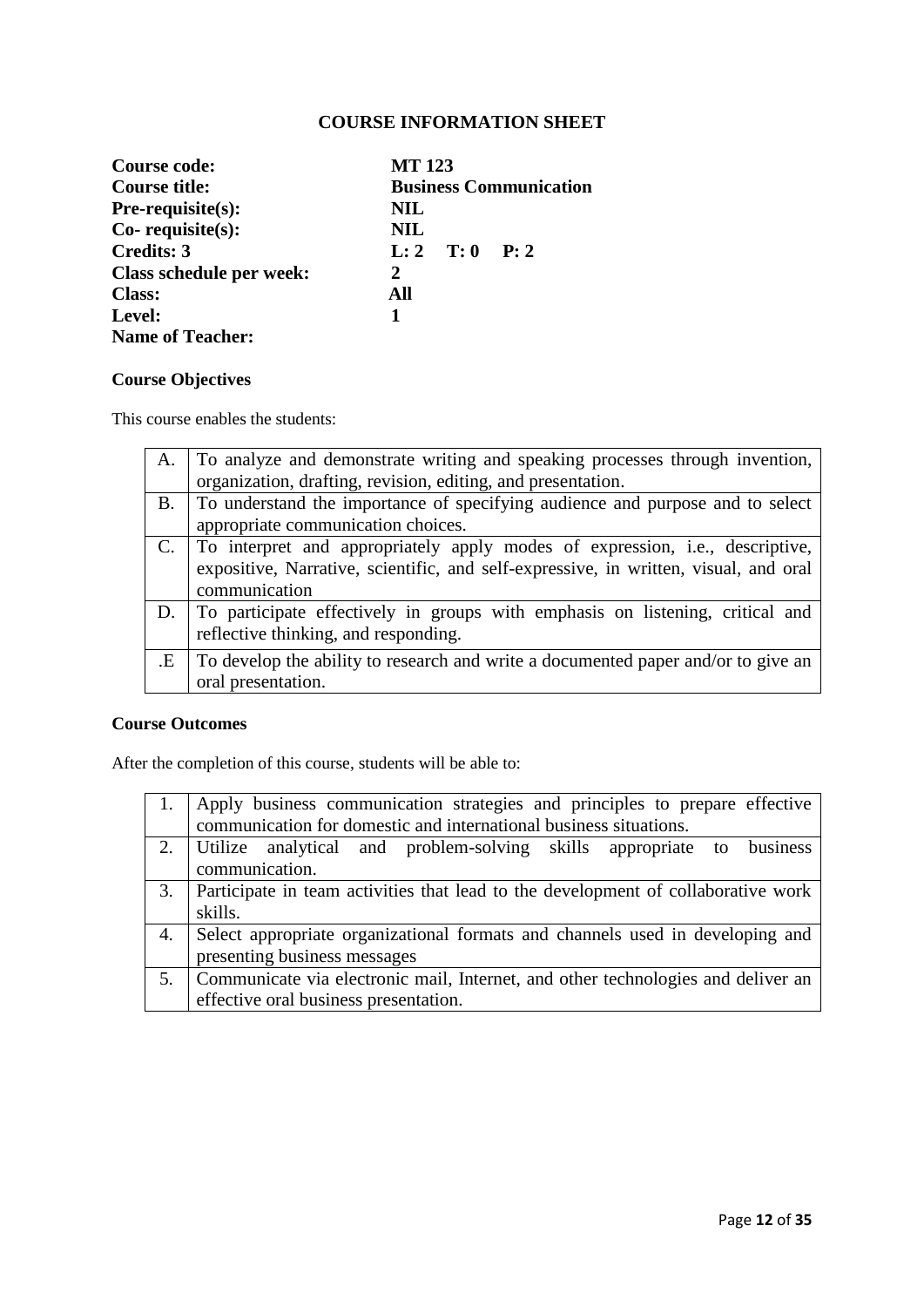# **Syllabus**

### **Module I**

**Introduction to Business Communication:** Importance and Objectives of Business communication, Process of communication, Barriers to effective communication, Techniques of effective communication. Forms of communication (Written, Oral, audio-visual communication).

#### **Module II**

**Managing Business Communication:** Formal and Informal communication, Non- verbal communication (Body language, Gestures, Postures, Facial expressions). The cross cultural dimensions of business communication. Techniques to effective listening, methods and styles of reading.

#### **Module III**

**Other aspects of communication:** Vocabulary: Single word substitution, Idioms and phrases, Precis writing, Comprehension. Group Discussions, Extempore, Principles of effective speech and presentations, Role playing.

#### **Module IV:**

**Introduction to managerial writing:** Business letters: Inquiries, Circulars, Quotations, Orders, Acknowledgement, Claims & adjustments, Collection letters, Sales letters, Drafting of different resumes, Covering letters Applying for a job, Social correspondence, Invitation to speak. Official Correspondence: Memorandum, Notice, Agenda, Minutes, Circular letters.

#### **Module V:**

**Report writing:** Business reports, Types, Characteristics, Importance, Elements of structure, Process of writing, Order of writing, the final draft, check lists for reports.

#### **Text Books:**

- 1. Communication Skills, Sanjay Kumar & PushpLata, Oxford University Press (T1).
- 2. Business Correspondence and Report Writing, R.C.Sharma, Krishna Mohan.Mcgraw Hill  $(T2)$ .
- 3. Communication for Business, Shirley Taylor, V. Chandra, Pearson (T3).
- 4. Business Communication- Hory Sankar Mukherjee, Oxford University Press (T4).
- 5. Basic Business Communication- .Lesikar I Flatley, McGraw Hill. (T5).
- 6. Business Communication Today ,Bovee, Thill and Chaterjee, Pearson (T6).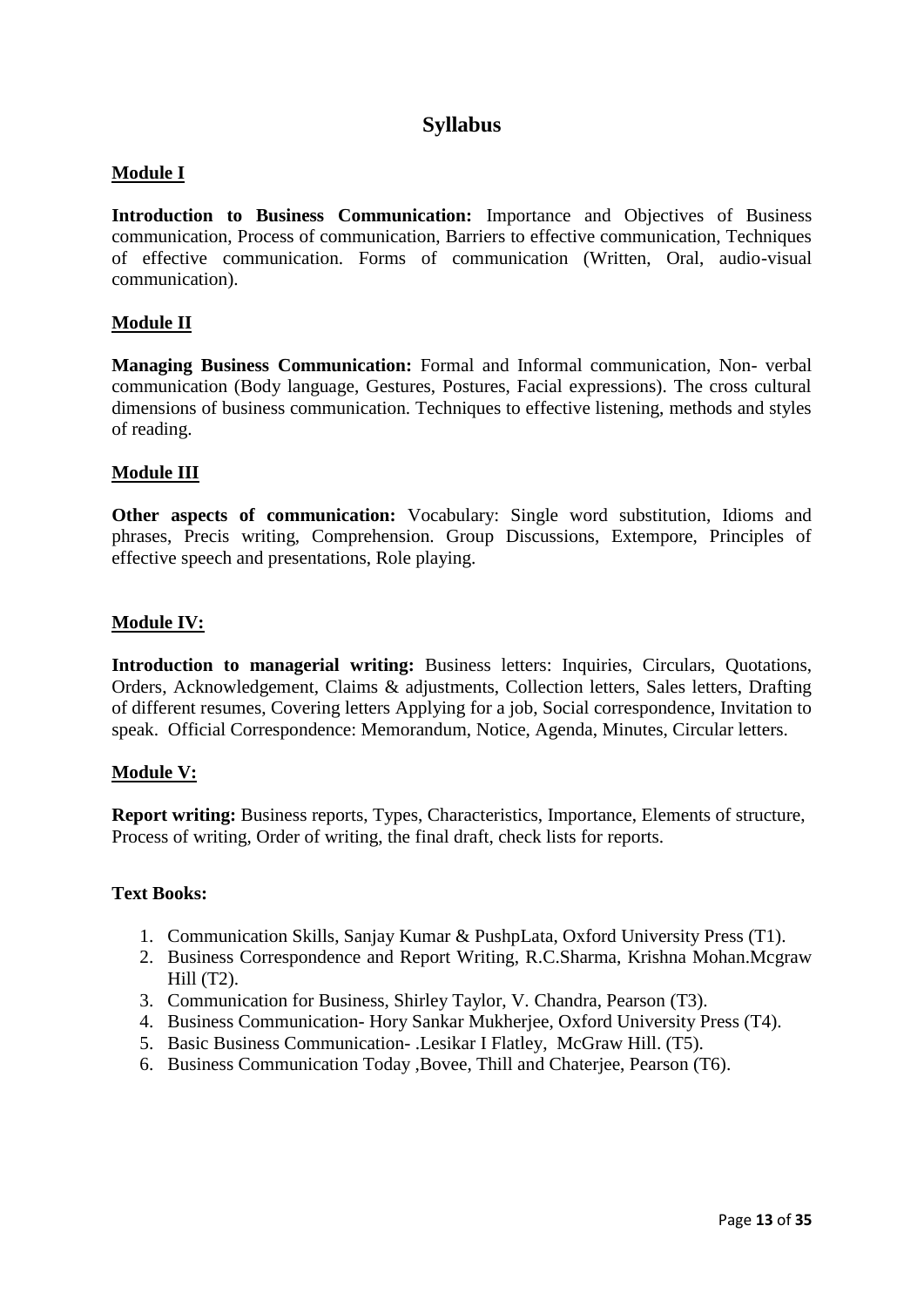### **Course Evaluation:**

Individual assignment, Theory (Quiz and End semester) examinations.

# **Course Delivery Methods**

| CD1 | Lecture by use of boards/LCD projectors/OHP projectors |
|-----|--------------------------------------------------------|
| CD2 | Tutorials/Assignments                                  |
| CD3 | <b>Seminars</b>                                        |
| CD4 | Mini projects/Projects                                 |
|     | Laboratory experiments/teaching aids                   |

# **MAPPING BETWEEN COURSE OUTCOMES AND PROGRAM OUTCOMES**

| CO              | <b>PO1</b> | PO <sub>2</sub> | PO <sub>3</sub> | PO <sub>4</sub> | PO <sub>5</sub> | PO <sub>6</sub> |
|-----------------|------------|-----------------|-----------------|-----------------|-----------------|-----------------|
| CO1             |            |                 |                 |                 |                 |                 |
| CO <sub>2</sub> |            |                 |                 |                 |                 |                 |
| CO <sub>3</sub> |            |                 |                 |                 |                 |                 |
| CO <sub>4</sub> |            |                 |                 |                 |                 |                 |
| CO <sub>5</sub> |            |                 |                 |                 |                 |                 |

 $<$  34% = 1, 34-66% = 2,  $>$  66% = 3

| <b>Course Outcomes</b> | Course Delivery Method |
|------------------------|------------------------|
| NO 1                   | CD1, CD2, CD3          |
| CO2                    | CD1, CD2, CD3          |
| CO3                    | CD1, CD2, CD3          |
| CO4                    | CD1, CD2, CD3          |
| ∼∩ร                    | CD1, CD2, CD3          |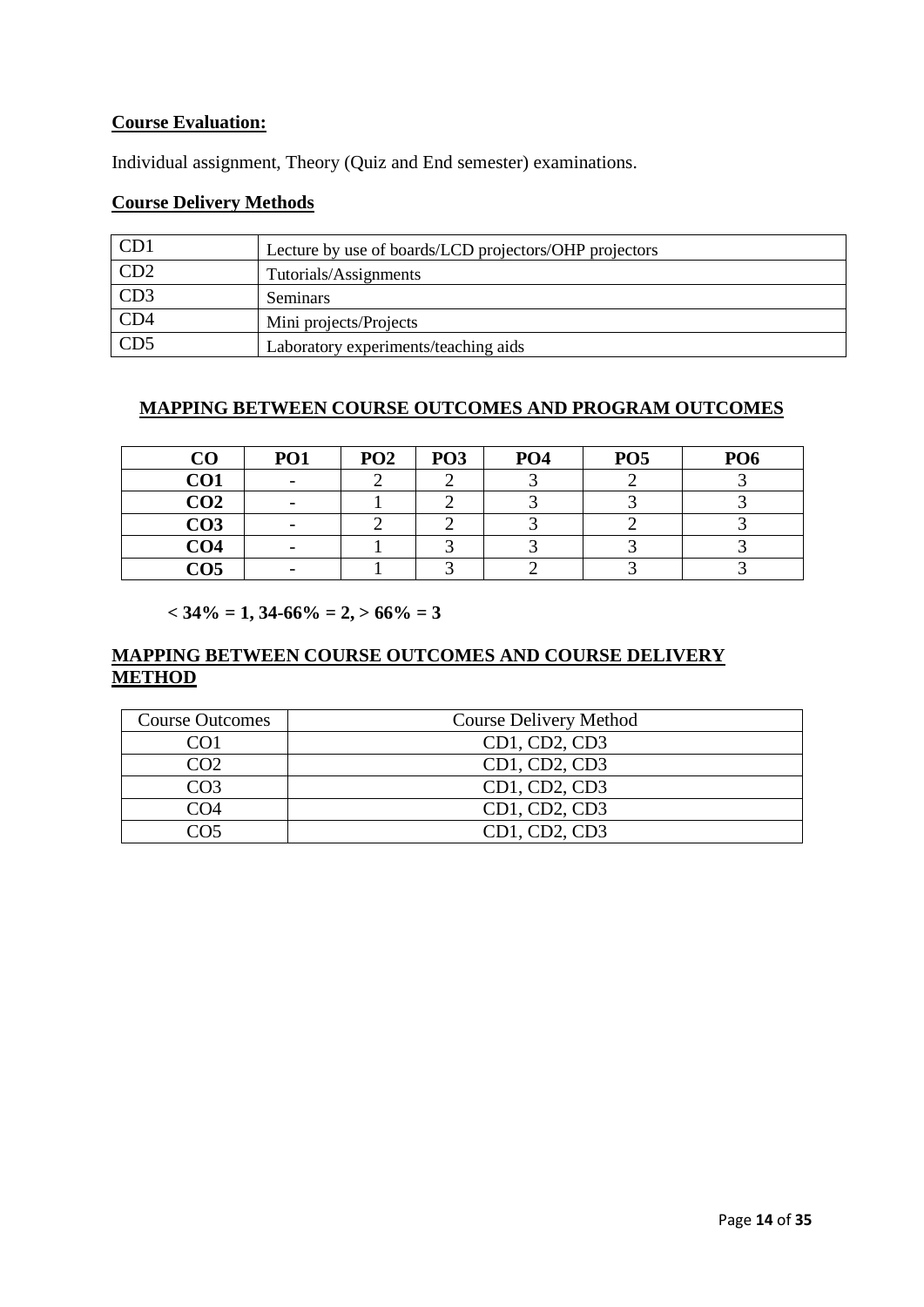| Course code:             | <b>PH 114</b>                                |
|--------------------------|----------------------------------------------|
| Course title:            | <b>Physics Lab</b>                           |
| $Pre-requisite(s):$      | <b>Intermediate Physics (Theory and Lab)</b> |
| $Co$ - requisite $(s)$ : |                                              |
| <b>Credits:</b>          | $L:0$ T: 0<br>P: 03<br>$1.5^{\circ}$         |
| Class schedule per week: | 03                                           |
| <b>Class:</b>            | <b>B.</b> Tech                               |
| Semester / Level:        | I/01                                         |
| <b>Branch:</b>           | All                                          |
| <b>Name of Teacher:</b>  |                                              |

#### **List of Experiments**

- 1. Error analysis in Physics Laboratory
- 2. To determine the frequency of AC mains with the help of sonometer
- 3. To determine the wavelength of sodium light by Newton"s rings Method
- 4. To determine the resistance per unit length of a Carey Foster"s bridge wire and then to find the resistivity of the material of a given wire.
- 5. Measurement of mechanical equivalent of heat by electrical method
- 6. Determination of refractive index of the material of a prism using spectrometer and sodium light
- 7. To determine the frequency of electrically maintained tuning fork by Melde"s experiment
- 8. Measurement of voltage and frequency of a given signal using cathode ray oscilloscope
- 9. To determine the wavelength of prominent spectral lines of mercury light by a plane transmission grating using normal incidence
- 10. To determine the electromotive force (emf) of an unknown cell using a stretched wire potentiometer
- 11. To study the frequency response and quality factor of series LCR circuit.
- 12. To find the specific rotation of sugar solution by using a polarimeter.
- 13. To determine the Hall voltage and calculate the Hall coefficient and carrier concentration of a semiconductor sample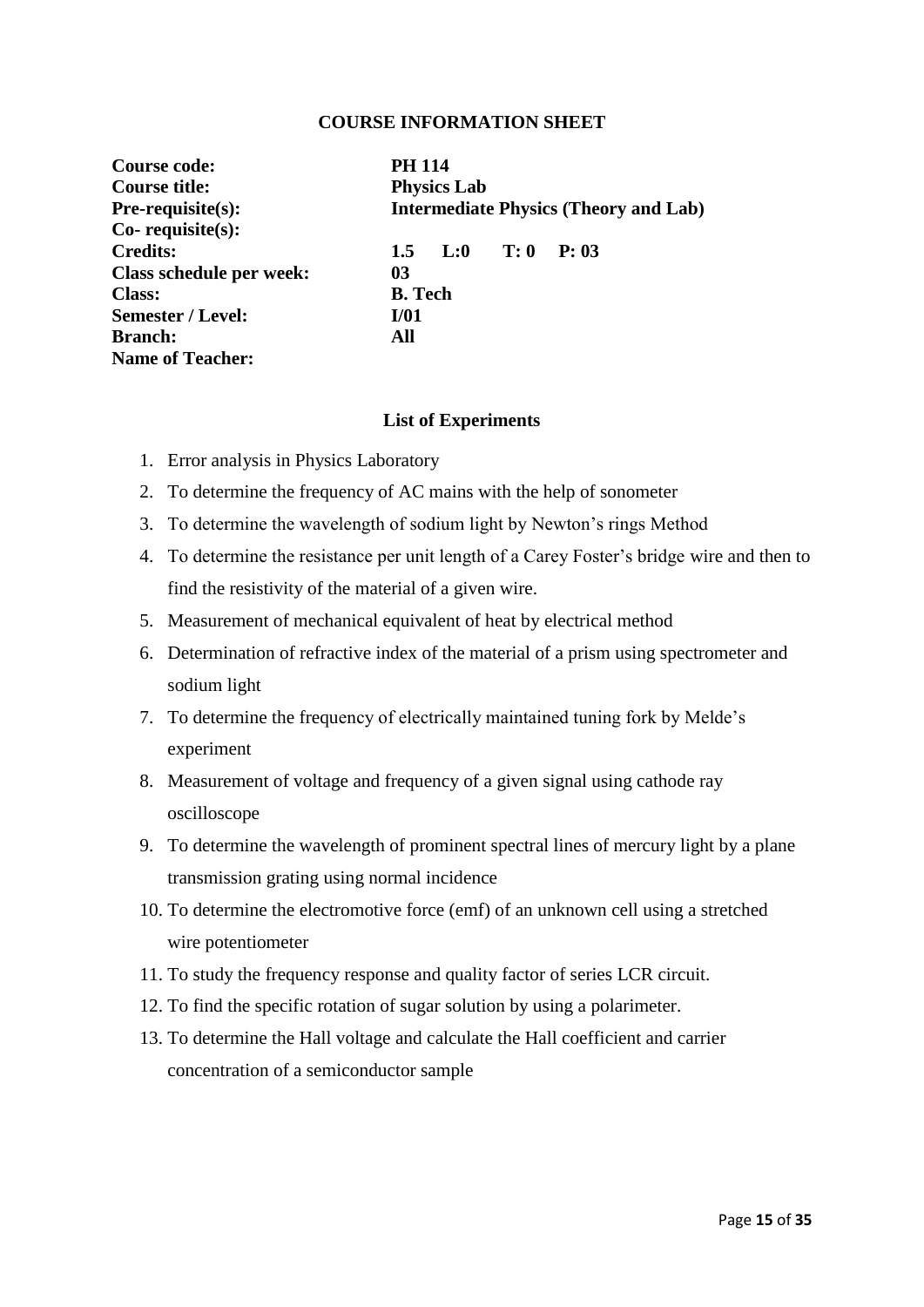| <b>Course code:</b>      | <b>CS 102</b>                                |
|--------------------------|----------------------------------------------|
| Course title:            | <b>Programming for Problem Solving Lab</b>   |
| $Pre-requisite(s):$      | <b>Intermediate Physics (Theory and Lab)</b> |
| $Co$ - requisite $(s)$ : | <b>Programming for Problem Solving</b>       |
| <b>Credits:</b>          | L: 00 T: 00 P: 03<br>1.5                     |
| Class schedule per week: | 03                                           |
| <b>Class:</b>            | <b>B.</b> Tech                               |
| <b>Semester / Level:</b> | I/01                                         |
| <b>Branch:</b>           | All                                          |
| <b>Name of Teacher:</b>  |                                              |

#### **Sample Program List**

#### **Module 1 & Module 2: Introduction and Control Flow**

1. Write an interactive program that will read in a +ve integer value and determine the following

i) If the integer is a prime number

ii) If the integer is a Fibonacci number

2. WAP in C to compute  $\sin x = x - x^2/3! + x^2/3! - x^{7/7!}$  ..... to five place of accuracy. Test the program for  $x = 1$ ,  $x = 2$ , and  $x = 3$ . In each case display the number of terms used to obtain the final answer.

3. WAP to generate every 3rd integer beginning with  $I = 2$  and continue for all integers that are less than 150. Calculate the sum of those integers that are evenly divisible by 5. 4. WAP to find whether a given year is a leap year or not. Modify it to generate a list of leap years between two year limits given by user.

5. WAP to display the following pattern :

|  | 11       |                   |  |
|--|----------|-------------------|--|
|  | 11 10 11 |                   |  |
|  |          | 11 10 9 10 11     |  |
|  |          | 11 10 9 8 9 10 11 |  |

6. Using Ternary / Conditional operator find the greatest among 3 numbers.

7. WAP to convert a decimal number into an equivalent number of the input base. Test your program for base 2, 8 & 16.

8. WAP to read a number n, and print it out digit-by-digit, as a series of words. For e.g. 123 would be printed as "one two three".

9. WAP to check whether any input +ve integer is palindrome or not.

10. WAP to simulate a simple calculator  $(+ - / * %)$  that takes two operands and an operator as input and displays the result.

11. WAP to find the GCD of two input +ve integer numbers. Using this find GCD of 9 numbers.

12. WAP to swap the values of two variables without using a third variable.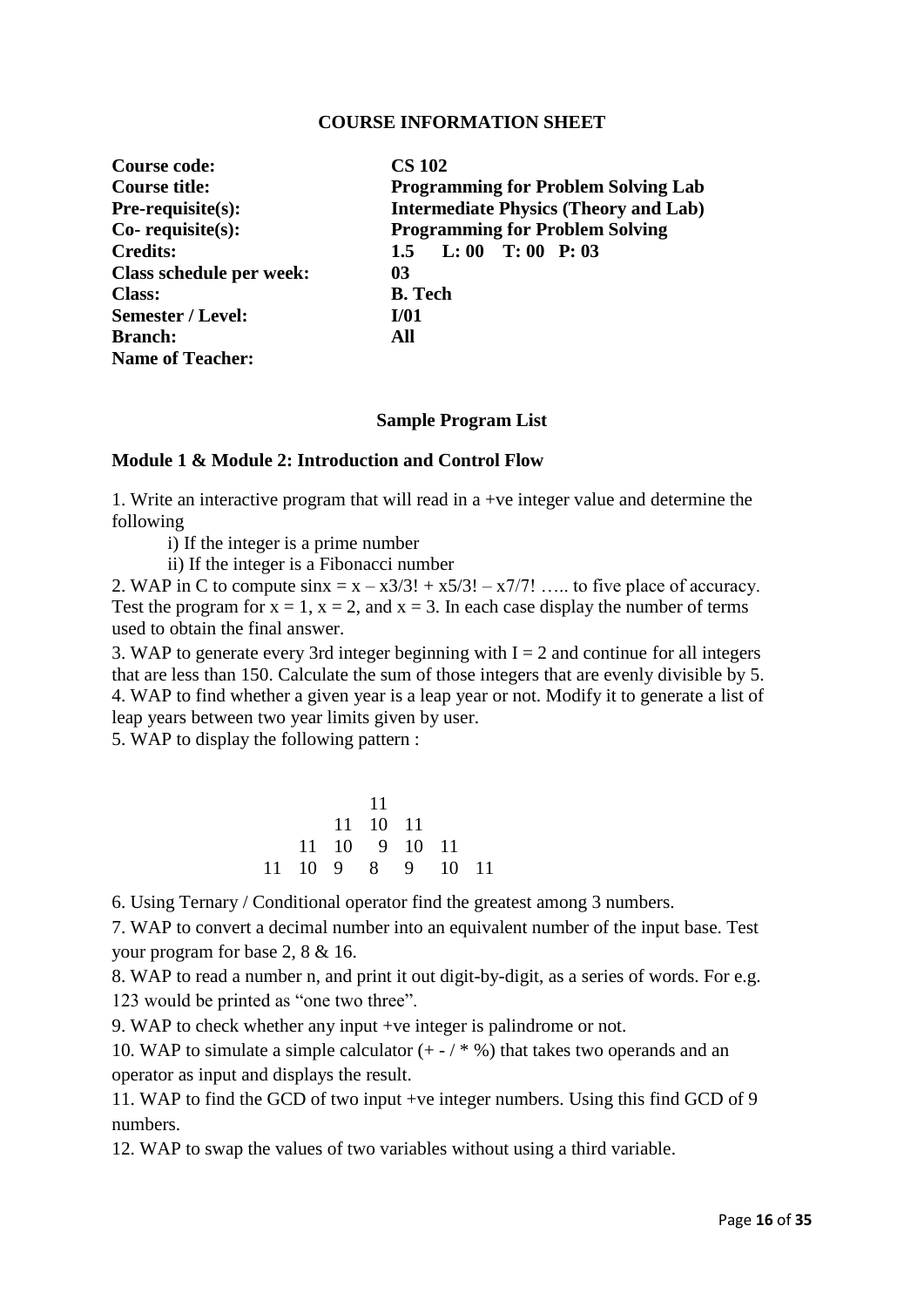# **Module 3: Array**

13. Read a line of mixed text, and then write it out with all lower case and uppercase letters reversed, all digits replaced by 0s and all other characters (non-letters and nondigits) replaced by '\*'.

14. WAP to find the product of two matrices A and B. Display the source matrices and product matrix C in matrix format.

15. WAP to find whether a given matrix is a triangular matrix or not.

16. WAP to find the transpose of a matrix. Display the source and the transposed matrix in matrix format.

17. Implement Prob. No. – 14 to 16 using functions for reading, manipulating and displaying the corresponding matrices in matrix form.

18. WAP to sort a list of strings alphabetically using a 2-dim. Character array.

19. WAP to display the row sum and the column – sum of an input 2- dim. Matrix. Display the source matrix with row and column sum.

# **Module 4: Functions, Pointer & String**

20. Write a recursive function to calculate  $S = 2 + 4 + 6 + 8 + \dots + 2N$ . Implement the function in a complete C program.

21. Write a function that accepts two arguments an array and its size n. It performs Bubble up sort on the array elements. Using indirection operator "\*" implement this in a complete C program. Display the source and the sorted array.

22. Using pointer, write a function that receives a character string and a character as argument. Delete all occurrences of this character in the string. The function should return corrected string with no holes.

23. Write a function for reading character string using pointer. Calculate the length of the string (without using strlen ()). Finally print the string in reverse order, using pointer.

24. Implement prob. No. 14 using pointers representation of 2 – dim. array.

25. Implement prob. No. 15 using pointer representation of 2 dim. array.

26. Implement prob. No. 16 using pointer representation of 2 dim. array.

27. WAP to sort a list of strings into alphabetical order using array of pointers.

# **Module 5: Structure and File**

28. Create records of 60 students, where each record has fields-name, roll, GPA and fees.

Write a function update () to reduce the fees of those students who have obtained GPA greater than 8.5 by 25% of the original fees. Write a complete program to exercise this function in the main program and display all the records before and after updation.

29. Define a structure that describes a hotel. It should have members that include the name, address, grade, average room charge and number of rooms. Write a function to perform the following operations:

a) To print out hotels of a given grade in order of charges.

b) To print out hotels with room charges less than a given value.

30. WAP to concatenate the contents of two files into a third file.

31. WAP to copy the content of one file into another file. Names of both the files are to be input as command line arguments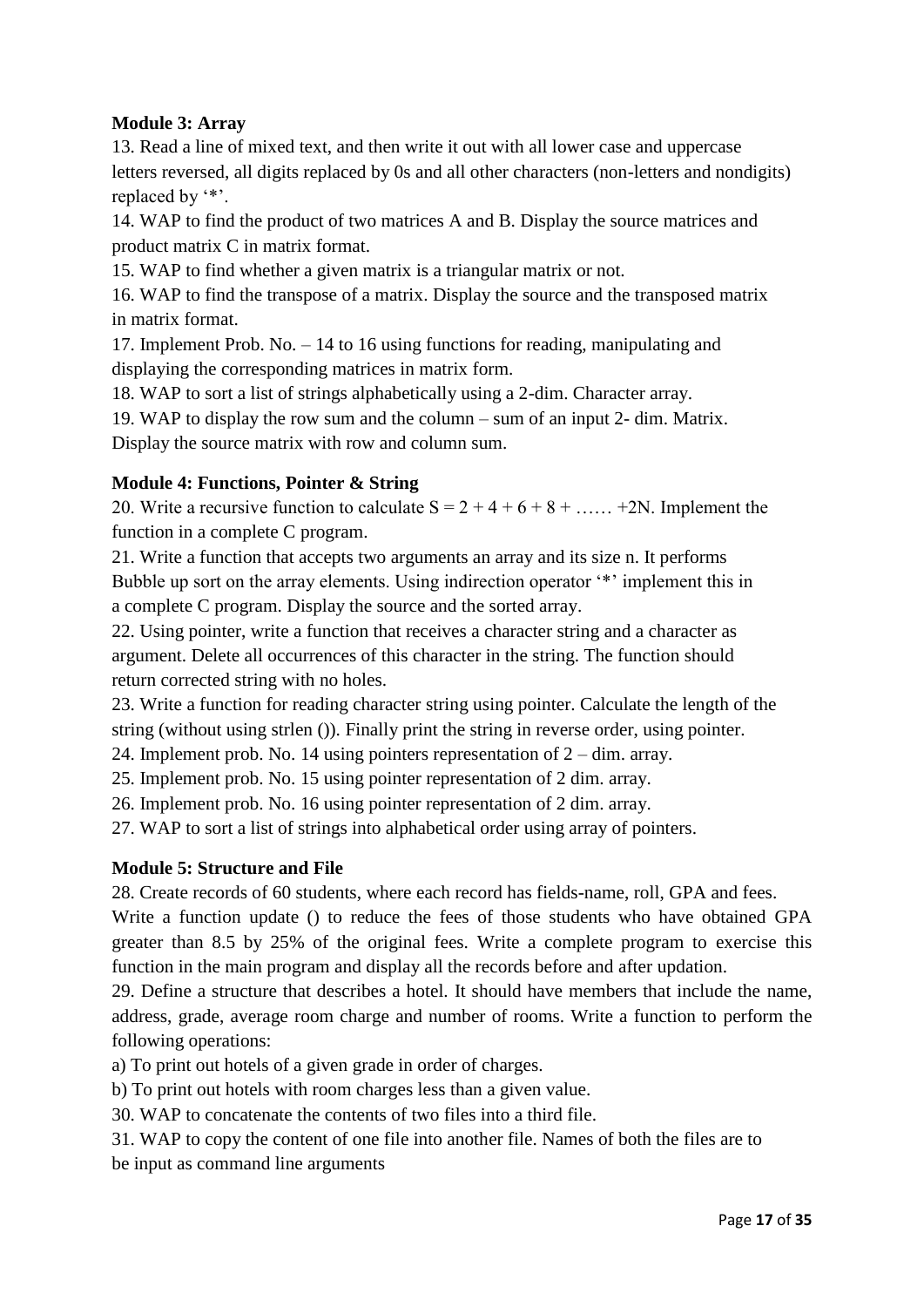| Course code:             | <b>CE101</b>                 |  |
|--------------------------|------------------------------|--|
| Course title:            | <b>Environmental Science</b> |  |
| Pre-requisite(s):        | NA                           |  |
| $Co$ - requisite $(s)$ : | NA                           |  |
| <b>Credits:</b>          | $L:2$ T:0<br>P:0             |  |
| Class schedule per week: | 02                           |  |
| <b>Class:</b>            | <b>B.</b> Tech               |  |
| <b>Semester / Level:</b> | II/01                        |  |
| <b>Branch:</b>           | All                          |  |
| <b>Name of Teacher:</b>  |                              |  |

# **Course Objectives**

This course enables the students:

| To develop basic knowledge of ecological principles and their applications in          |
|----------------------------------------------------------------------------------------|
| environment.                                                                           |
| To identify the structure and composition of the spheres of the earth, the only planet |
| sustaining life.                                                                       |
| To analyse, how the environment is getting contaminated and probable control           |
| mechanisms for them.                                                                   |
| To generate awareness and become a sensitive citizen towards the changing              |
| environment.                                                                           |

### **Course Outcomes**

After the completion of this course, students will be:

| CO <sub>1</sub> | Able to explain the structure and function of ecosystems and their importance in the   |
|-----------------|----------------------------------------------------------------------------------------|
|                 | holistic environment.                                                                  |
|                 | $CO 2$ Able to identify the sources, causes, impacts and control of air pollution.     |
| CO <sub>3</sub> | Able to distinguish the various types of water pollution happening in the environment  |
|                 | and understand about their effects and potential control mechanisms.                   |
| CO <sub>4</sub> | Able to judge the importance of soil, causes of contamination and need of solid waste  |
|                 | management.                                                                            |
| CO <sub>5</sub> | Able to predict the sources of radiation hazards and pros and cons of noise pollution. |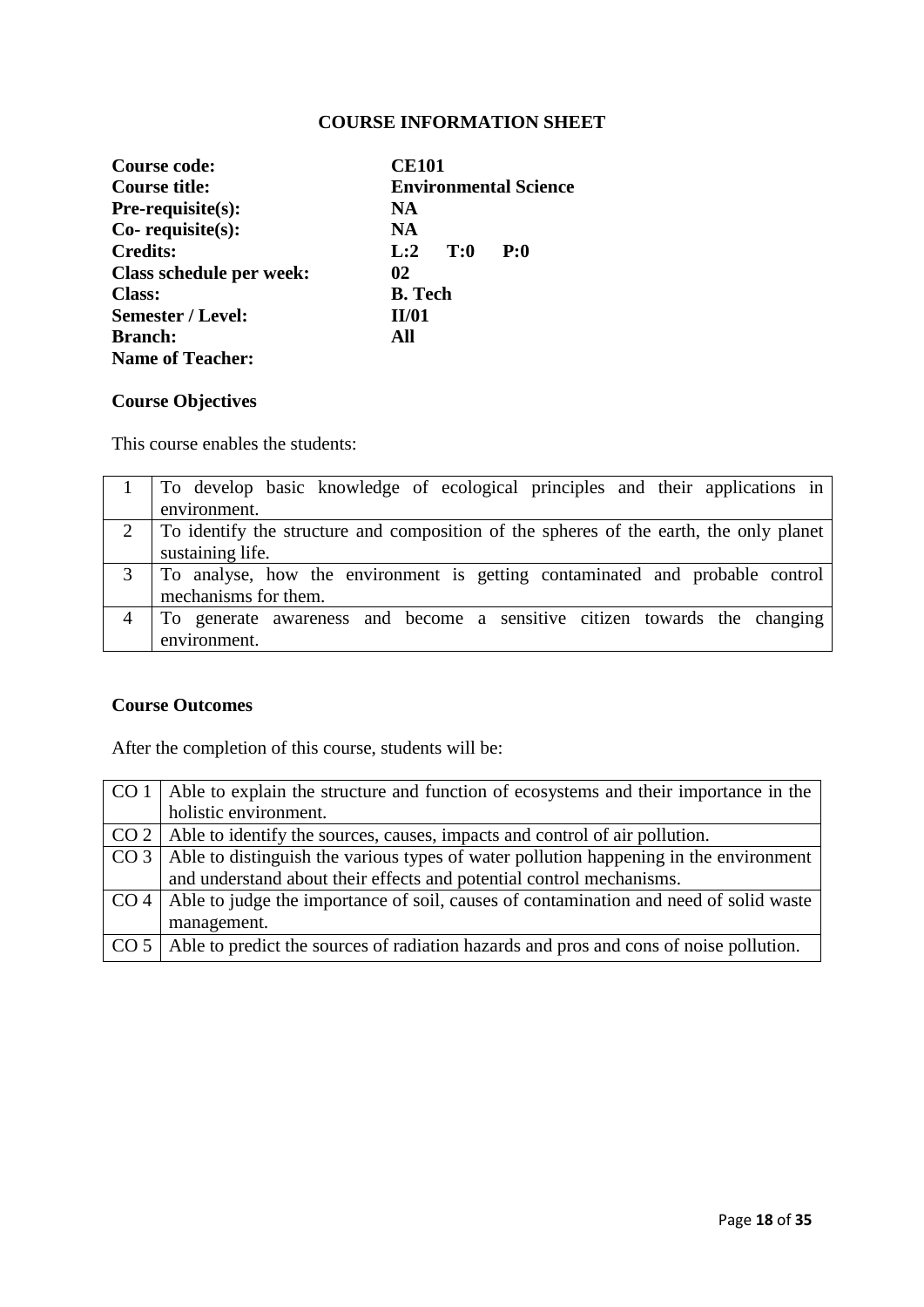### **Syllabus**

### **Module 1:**

Ecosystem and Environment: Concepts of Ecology and Environmental science, ecosystem: structure, function and services, Biogeochemical cycles, energy and nutrient flow, ecosystem management, fate of environmental pollutants, environmental status and reports on climate change. (6L)

## **Module 2:**

Air Pollution: Structure and composition of unpolluted atmosphere, classification of air pollution sources, types of air pollutants, effects of air pollution, monitoring of air pollution, control methods and equipment for air pollution control, vehicular emissions and control, indoor air pollution, air pollution episodes and case studies. (6L)

#### **Module 3:**

Water Pollution: Water Resource; Water Pollution: types and Sources of Pollutants; effects of water pollution; Water quality monitoring, various water quality indices, water and waste water treatment: primary, secondary and tertiary treatment, advanced treatments (nitrate and phosphate removal); Sludge treatment and disposal. (6L)

#### **Module 4:**

Soil Pollution and Solid Waste Management: Lithosphere – composition, soil properties, soil pollution, ecological  $\&$  health effects, Municipal solid waste management – classification of solid wastes, MSW characteristics, collection, storage, transport and disposal methods, sanitary landfills, technologies for processing of MSW: incineration, composing, pyrolysis.  $(5L)$ 

#### **Module 5:**

Noise pollution & Radioactive pollution: Noise pollution: introduction, sources: Point, line and area sources; outdoor and indoor noise propagation, Effects of noise on health, criteria noise standards and limit values, Noise measurement techniques and analysis, prevention of noise pollution; Radioactive pollution: introduction, sources, classification, health and safety aspects, Hazards associated with nuclear reactors and disposal of spent fuel rods-safe guards from exposure to radiations, international regulation, Management of radioactive wastes.

 $(5L)$ 

# **Text books:**

- 1. Environmental Chemistry by A, K. De. (3rd Ed). 2008.. New Age Publications India Ltd.
- 2. Environmental Studies: From Crisis to Future by R. Rajagopalan.2016 3rd edition, Oxford University Press.
- 3. Fundamentals of Ecology by Eugene P. Odum. 1971. 3rd ed.- WB Sunders Company, Philadelphia.
- 4. Chemistry for Environmental Engineering and Science by C. N. Sawyer, P. L. McCarty and G. F. Parkin. 2002. John Henry Press.
- 5. Environmental Science by S.C. Santra. 2011. New Central Book Agency.

#### **Reference books:**

- 1. Basic Concepts of Environmental Chemistry by D.W.Conell., CRC Press.
- 2. Environmental Engineering by Peavy, H.S, Rowe, D.R, Tchobanoglous, G., Mc-Graw - Hill International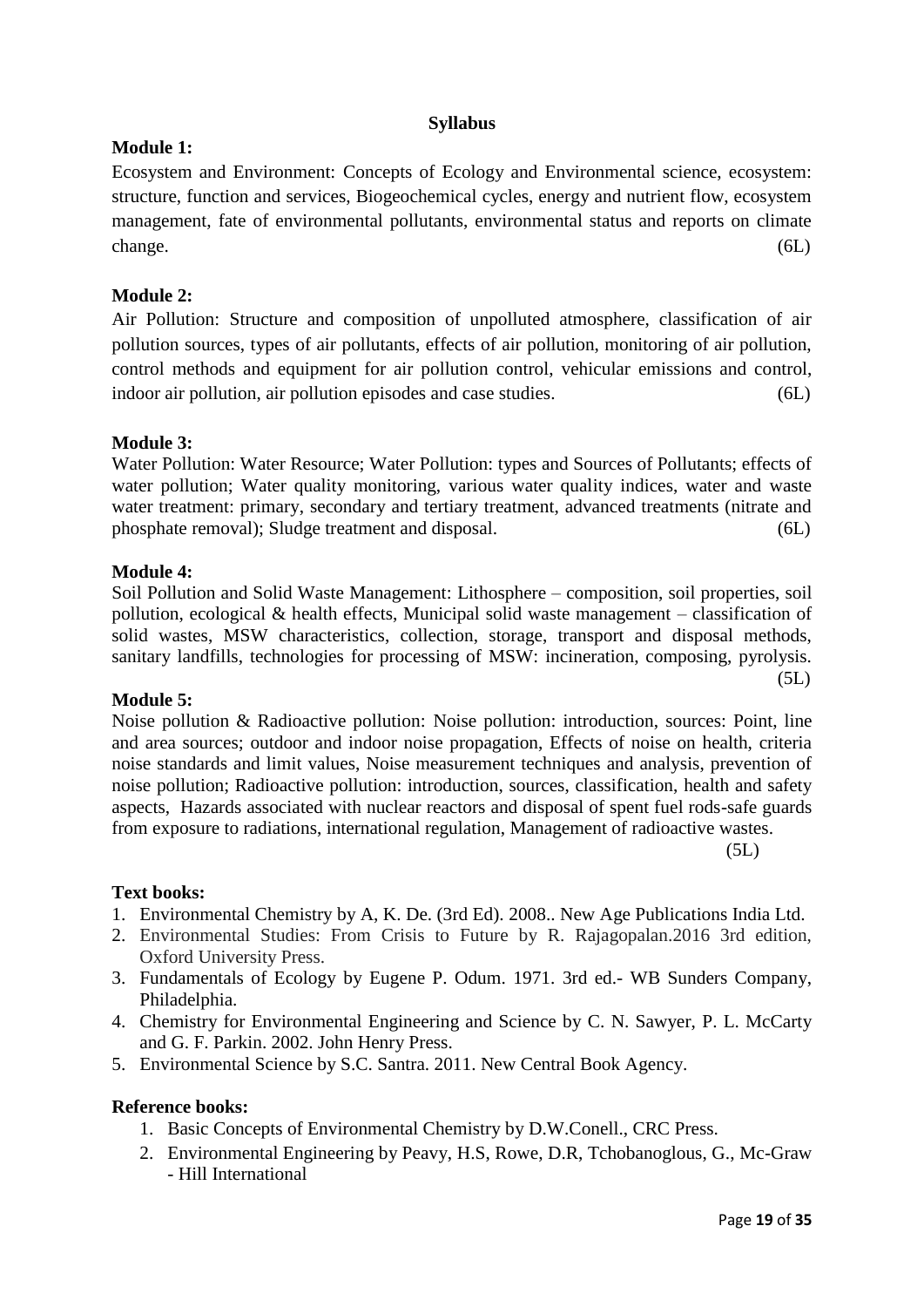3. Introduction to Environmental Engineering and Science by G.M. Masters& Wendell Ela. 1991., PHI Publishers.

#### **Course Evaluation:**

Individual assignment, Theory (Quiz and End semester) examinations.

#### **Course Delivery Methods**

| CD <sub>1</sub> | Lecture by use of boards/LCD projectors/OHP projectors |
|-----------------|--------------------------------------------------------|
| CD2             | Tutorials/Assignments                                  |
| CD3             | Seminar                                                |

# **MAPPING BETWEEN COURSE OUTCOMES AND PROGRAM OUTCOMES**

| CO              | PO <sub>1</sub> | PO <sub>2</sub> | PO <sub>3</sub> | PO <sub>4</sub> | PO <sub>5</sub> | PO <sub>6</sub> |
|-----------------|-----------------|-----------------|-----------------|-----------------|-----------------|-----------------|
| CO <sub>1</sub> |                 |                 |                 |                 |                 |                 |
| CO <sub>2</sub> |                 |                 |                 |                 |                 |                 |
| CO <sub>3</sub> |                 |                 |                 |                 |                 |                 |
| CO <sub>4</sub> |                 |                 |                 |                 |                 |                 |
| CO <sub>5</sub> |                 |                 |                 |                 |                 |                 |

 $<$  34\% = 1, 34-66\% = 2,  $>$  66\% = 3

| <b>Course Outcomes</b> | <b>Course Delivery Method</b> |
|------------------------|-------------------------------|
| CO1                    | CD1, CD2, CD3                 |
| CO2                    | CD1, CD2, CD3                 |
| CO3                    | CD1, CD2, CD3                 |
| CO4                    | CD1, CD2, CD3                 |
| റ്റ                    | CD1, CD2, CD3                 |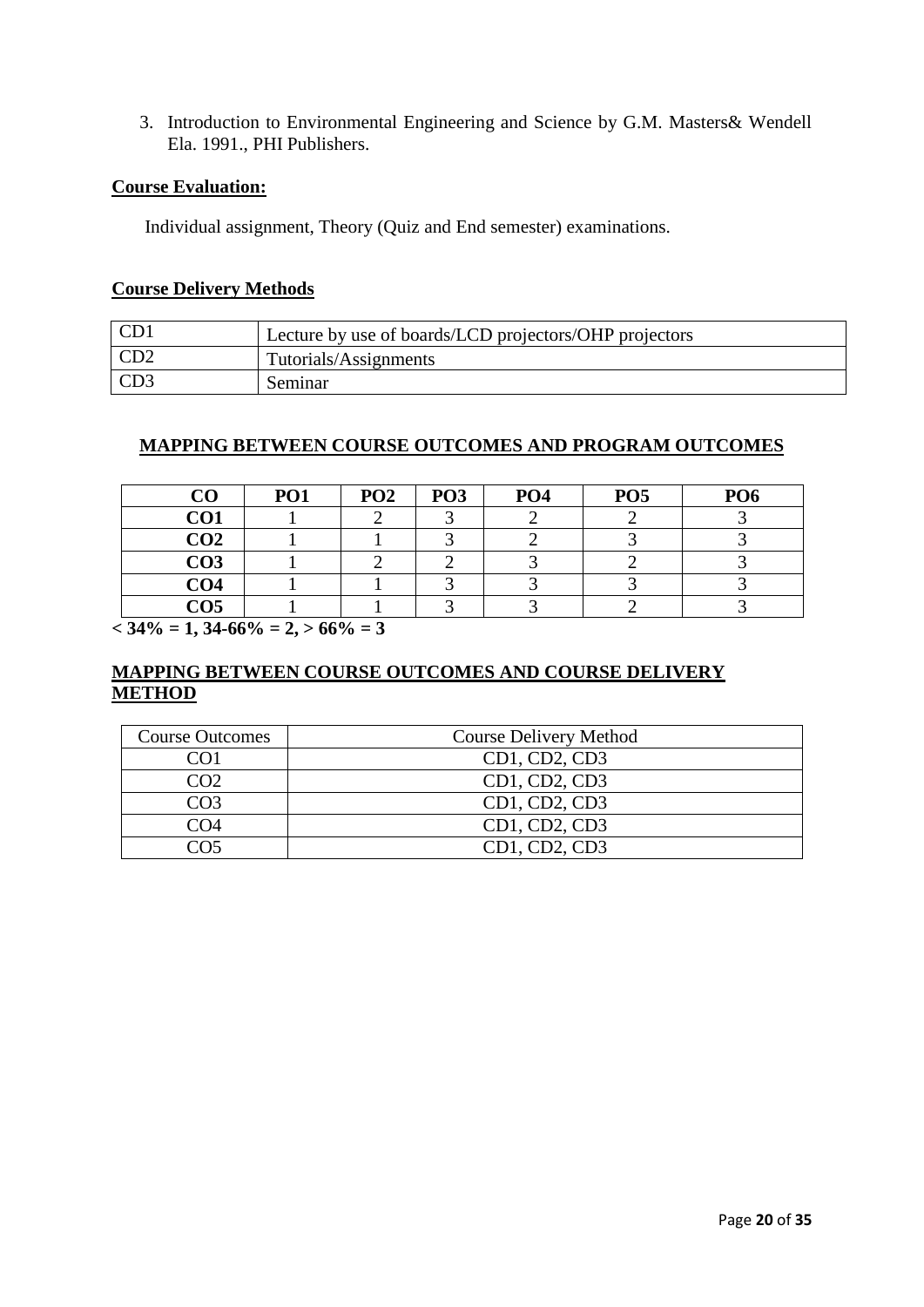| Course code:             | <b>CH 101</b>                       |
|--------------------------|-------------------------------------|
| Course title:            | <b>Chemistry</b>                    |
| Pre-requisite(s):        | <b>Intermediate level chemistry</b> |
| $Co$ - requisite $(s)$ : |                                     |
| <b>Credits:</b>          | $L: 03$ T: 01 P: 00                 |
| Class schedule per week: | 04                                  |
| <b>Class:</b>            | All                                 |
| <b>Semester / Level:</b> | II/01                               |
| <b>Branch:</b>           | All                                 |
| <b>Name of Teacher:</b>  |                                     |

# **Course Objectives**

This course enables the students:

| $\vert$ To create concept of Chemical bonding & Coordination Chemistry.                            |  |
|----------------------------------------------------------------------------------------------------|--|
| 2. To understand the basic 3D structure in organic chemistry including                             |  |
| stereochemistry, aromaticity and reaction mechanism.                                               |  |
| To understand the reaction dynamics and to know different types of catalysis.                      |  |
| 4. To understand the modern techniques related to spectroscopy and structural<br>characterization. |  |
| To develop knowledge on the physical state and electrochemistry of molecules.                      |  |

# **Course Outcomes**

After the completion of this course, students will be:

| CO <sub>1</sub> | Able to explain the bonding in a molecular structure.                         |
|-----------------|-------------------------------------------------------------------------------|
| CO <sub>2</sub> | Able to explain the 3D structure, aromaticity and stereochemistry of organic  |
|                 | molecules.                                                                    |
| CO <sub>3</sub> | Able to explain the spectroscopic data for structural characterization of the |
|                 | molecules.                                                                    |
| CO <sub>4</sub> | Able to predict the rate, molecularity and mechanism of a simple as well as   |
|                 | catalytic reaction.                                                           |
| CO <sub>5</sub> | Able to interpret the phases of solid and the electrochemical behavior of the |
|                 | molecules.                                                                    |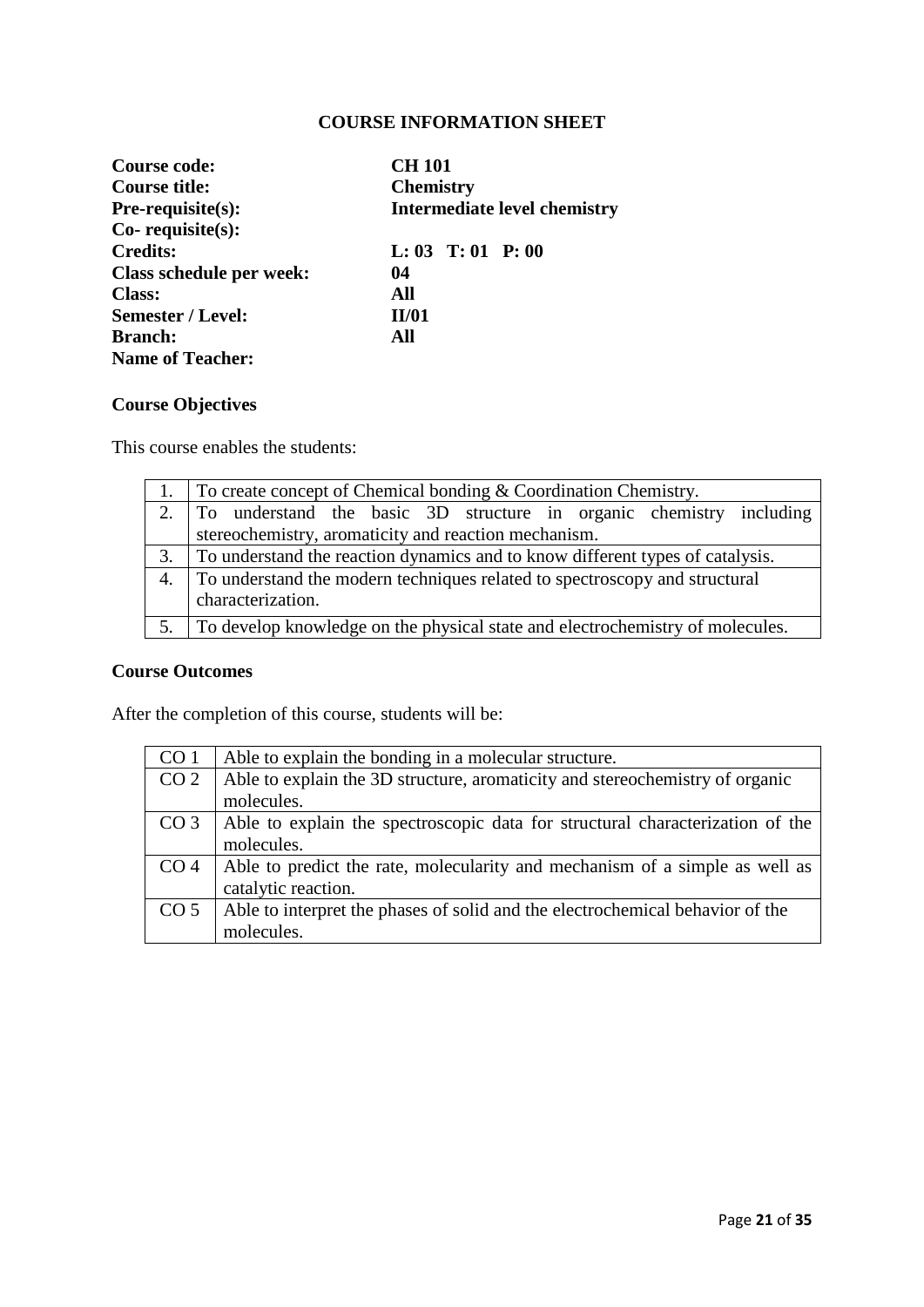#### **Module 1:**

Chemical Bonding *Ionic bond:* Radius ratio rule, Born-Landé equation, Born-Haber cycle. *Metallic Bond:* valence bond and band theories, defects in solids, Werner's Theory, Bonding in Transition metal complexes, Ligands, coordination complexes, Ligand Field, Crystal Field Theory, Octahedral, Tetrahedral and square planar complexes, CFSE, Jahn Teller theorem, electronic spectra, magnetism, and isomerization in coordination compounds. (9L)

#### **Module 1I:**

Organic Structure and Stereochemistry *Covalent bond:* Lewis structure, Valence Bond theory, Molecular orbital theory, Molecular orbital of diatomic and polyatomic system, hybridization, conjugated molecules, Huckel molecular orbital theory of conjugated systems. Isomerism, Geometrical isomerism: *cis*–*trans* and syn-anti isomerism; Optical isomerism & Chirality; Wedge, Fischer, Newmann and Sawhorse Projection formulae and interconversions; E/Z, D/L, R/S nomenclature system; Conformational studies of ethane, nbutane, Cyclohexane. (9L)

#### **Module 1II:**

Kinetics and Catalysis: Order & molecularity of reactions: chain, parallel, Competing, Side, Consecutive reactions; Kinetics of Fast reactions, Characteristics of catalyst, types of catalysis, catalytic poison; Theories of catalysis; Acid base catalysis: including kinetics, Enzyme catalysis, Mechanism and kinetics of enzyme catalyzed reaction, Michaelis-Menten equation, Important catalysts in industrial processes; Hydrogenation using Wilkinsons catalyst, Hydroformylation by using Cobalt-catalyst, Phase transfer catalyst. (9L)

#### **Module 1V:**

Spectroscopic Techniques Absorption and emission Spectroscopy, Lambert-Beers Law, Principles and applications of UV-Visible, Factors influencing for UV-VIS spectrum; Rotational and Vibrational spectroscopy, Principle of FT-IR, and NMR spectroscopy; Modern techniques in structural elucidation of compounds by UV-VIS, IR, & NMR Spectroscopy. (9L)

#### **Module V:**

Phase and Chemical equilibrium Phase Rule: Terms Involved, Phase diagram of one component (Water) & two component (Pb/Ag) system & their applications. Law of chemical equilibrium, equilibrium constants and their significance, Weak and strong electrolytes, Standard electrode potential and its application to different kinds of half cells, EMF and its measurement and application, Batteries and Fuel Cells, Chemical and Electrochemical corrosion, Factors affecting the rate of corrosion. (9L)

#### **Text books:**

- 1. Inorganic Chemistry: Principles of Structure and Reactivity by Huheey, J. E.,, 4th edition,Pearson.**(T1)**
- 2. Organic Chemistry by Morrison, R. N. & Boyd, R. N., Seventh Edition, Pearson**(T2)**
- 3. Physical Chemistry by Atkins, P. W. & Paula, J., 10th Ed., Oxford University Press, 2014. **(T3)**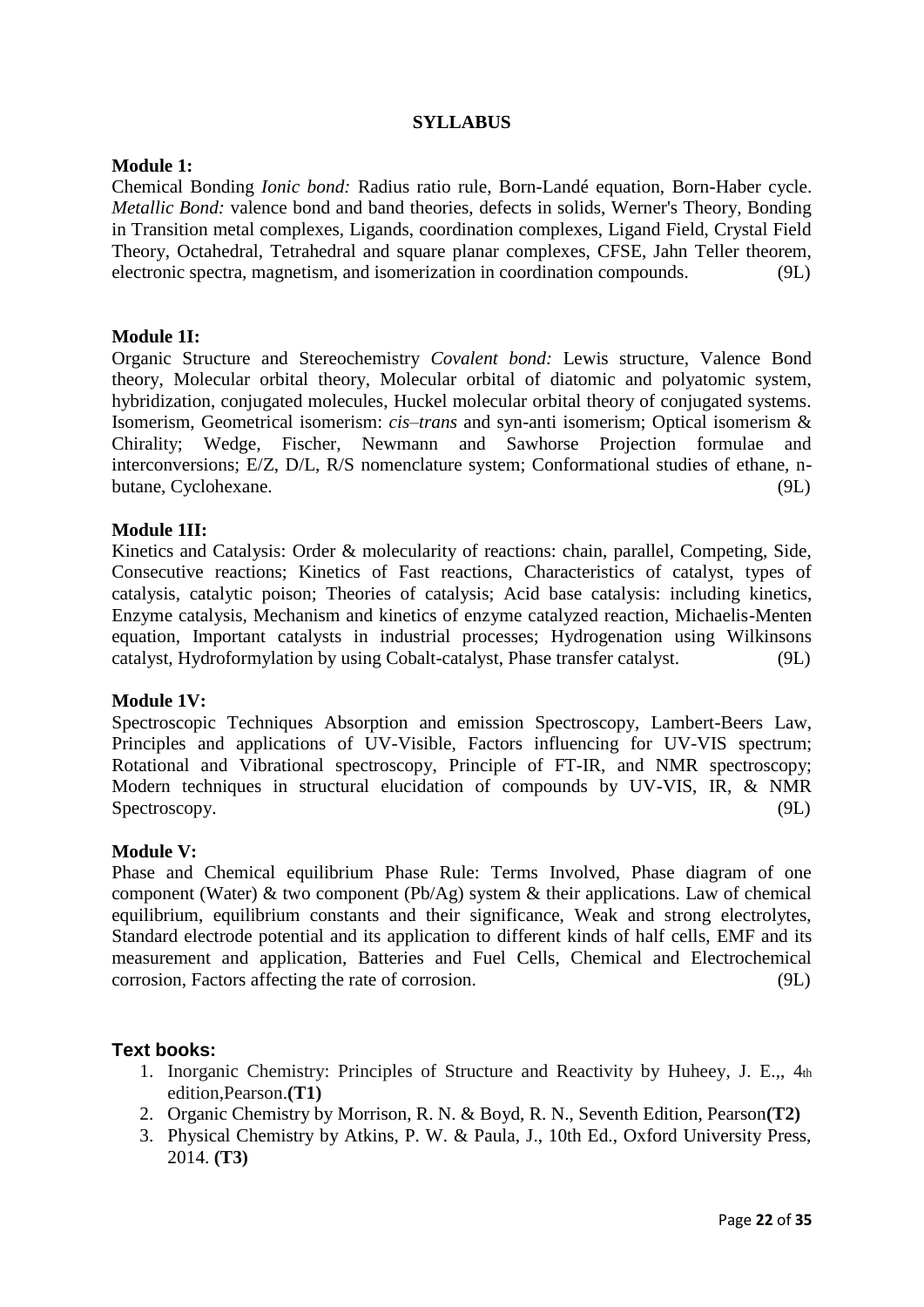# **Reference books:**

- **1.** Concise Inorganic Chemistry by Lee, J. D. ELBS, 1991. **(R1)**
- **2.** Physical Chemistry by Mortimer, R. G. 3rd Ed., Elsevier (2009). **(R2)**
- **3.** Organic Spectroscopy by William Kemp, 3rd Ed., 2008 Macmillan. **(R3)**

# **Course Evaluation:**

Individual assignment, Theory (Quiz and End semester) examinations.

### **Course Delivery Methods**

| CD <sub>1</sub> | Lecture by use of boards/LCD projectors/OHP projectors     |
|-----------------|------------------------------------------------------------|
| CD <sub>2</sub> | Tutorials/Assignments                                      |
| CD3             | Laboratory experiments/teaching aids                       |
| CD <sub>4</sub> | Self-learning such as use of NPTEL materials and internets |

### **MAPPING BETWEEN COURSE OUTCOMES AND PROGRAM OUTCOMES**

| $\bf CO$        | PO <sub>1</sub> | PO <sub>2</sub> | PO <sub>3</sub> | PO <sub>4</sub> | PO <sub>5</sub> | PO <sub>6</sub> |
|-----------------|-----------------|-----------------|-----------------|-----------------|-----------------|-----------------|
| CO <sub>1</sub> |                 |                 |                 |                 |                 |                 |
| CO <sub>2</sub> |                 |                 |                 |                 |                 |                 |
| CO <sub>3</sub> |                 |                 |                 |                 |                 |                 |
| CO <sub>4</sub> |                 |                 |                 |                 |                 |                 |
| CO <sub>5</sub> |                 |                 |                 |                 |                 |                 |

 $<$  34\% = 1, 34-66\% = 2,  $>$  66\% = 3

| <b>Course Outcomes</b> | <b>Course Delivery Method</b> |
|------------------------|-------------------------------|
| CO1                    | CD1, CD2, CD3, CD4            |
| CO2                    | CD1, CD2, CD3, CD4            |
| CO <sub>3</sub>        | CD1, CD2, CD3, CD4            |
| CO4                    | CD1, CD2, CD3, CD4            |
| ി∩<                    | CD1, CD2, CD3, CD4            |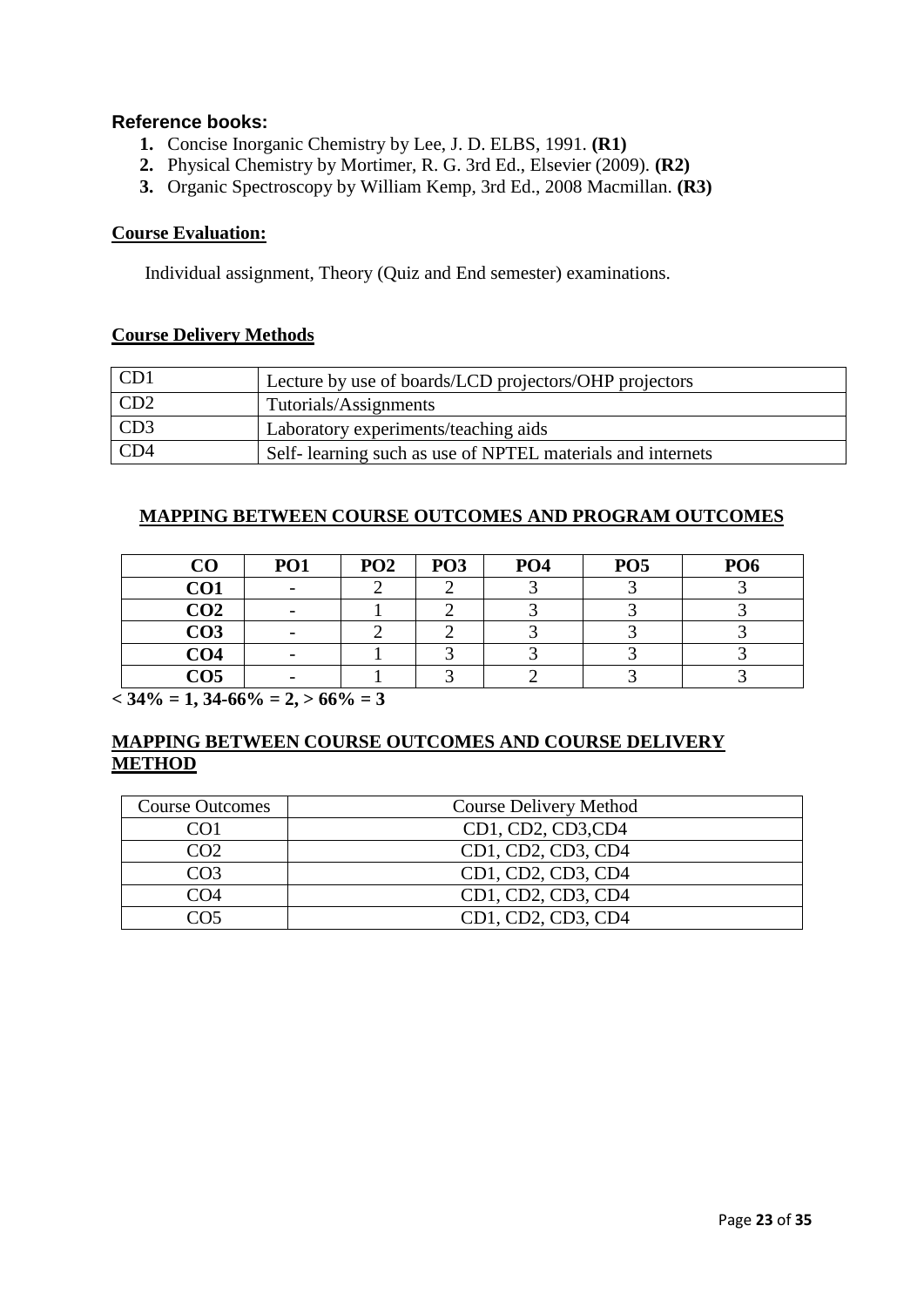| Course code:                                  | <b>MA 107</b>          |  |  |
|-----------------------------------------------|------------------------|--|--|
| <b>Mathematics II</b><br><b>Course title:</b> |                        |  |  |
| Pre-requisite(s):                             | <b>Mathematics - I</b> |  |  |
| Co-requisite(s):                              |                        |  |  |
| <b>Credits:</b>                               | $L: 03$ T: 01 P: 00    |  |  |
| Class schedule per week:                      | 04                     |  |  |
| <b>Class:</b>                                 | All                    |  |  |
| <b>Semester / Level:</b>                      | II/01                  |  |  |
| <b>Branch:</b>                                | All                    |  |  |
| <b>Name of Teacher:</b>                       |                        |  |  |

# **Course Objectives**

This course enables the students to understand:

|    | Various methods to solve linear differential equations of second and higher order.                                                                                                               |
|----|--------------------------------------------------------------------------------------------------------------------------------------------------------------------------------------------------|
| 2. | special functions viz. Legendre's and Bessel's and different properties associated with<br>them.                                                                                                 |
| 3. | Diverse mathematical techniques for solving partial differential equations of first order<br>and higher order, along with their applications in wave and heat equations using Fourier<br>series. |
| 4. | The theory of functions of a complex variable, complex differentiation and<br>integration.                                                                                                       |
|    | About random variables and elementary probability distribution.                                                                                                                                  |

# **Course Outcomes**

After the completion of this course, students will be:

| CO <sub>1</sub> | Investigate the occurrence of differential equations in science and engineering and |
|-----------------|-------------------------------------------------------------------------------------|
|                 | use methods available for their solutions.                                          |
| CO <sub>2</sub> | Gain an understanding on complex variable functions and using their properties in   |
|                 | real life problems.                                                                 |
| CO <sub>3</sub> | Construct appropriate probability models in solving real world problems.            |
| CO <sub>4</sub> | Demonstrate a depth of understanding in advanced mathematical topics.               |
| CO <sub>5</sub> | Enhance and develop the ability of using the language of mathematics in             |
|                 | engineering.                                                                        |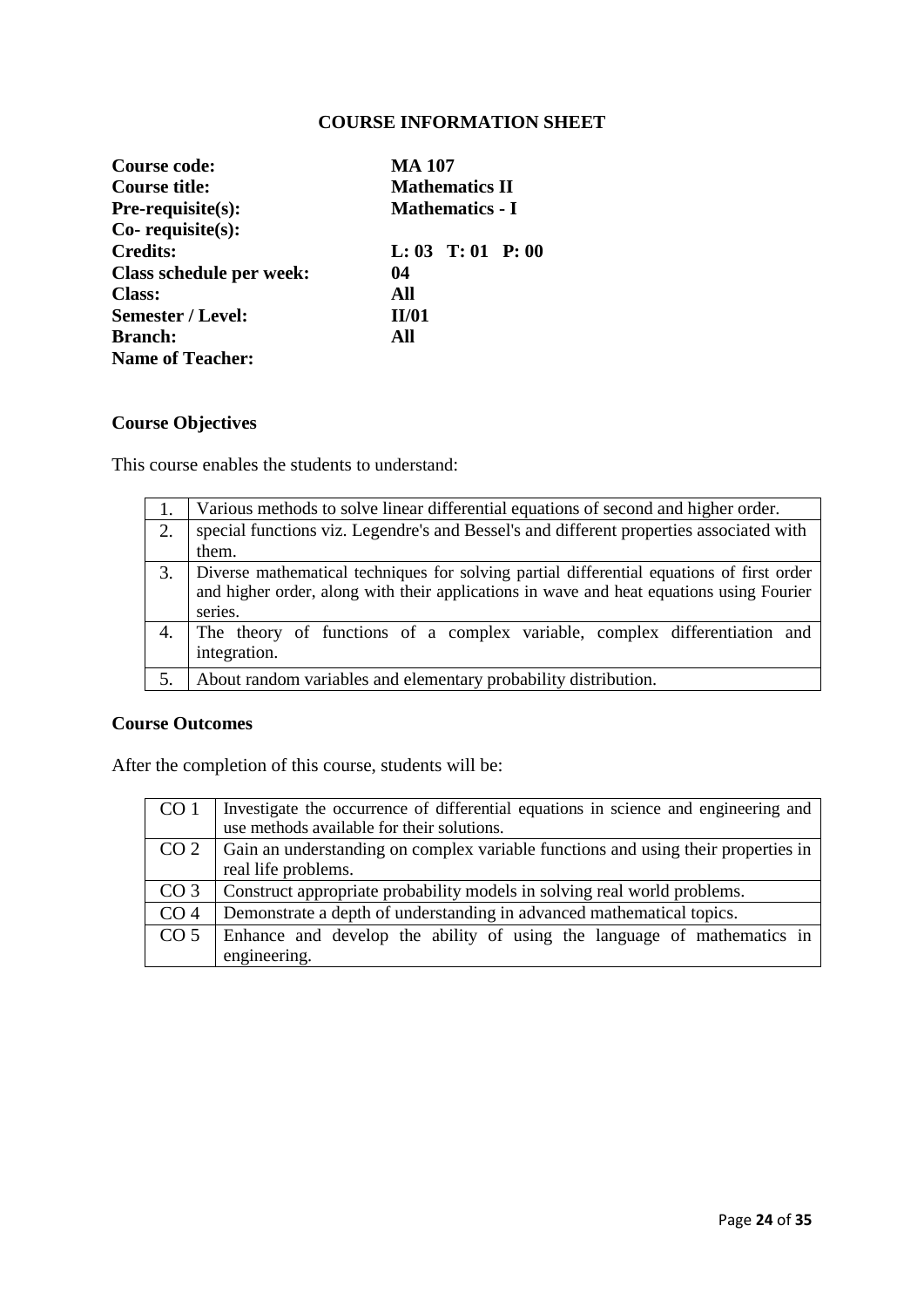#### **Module 1:**

Ordinary Differential Equations – I Linear differential equations, Wronskian, Linear independence and dependence of solutions, Linear differential equations of second and higher order, Operator method, Legendre's and Euler – Cauchy's form of linear differential equation, Method of variation of parameters. (9L)

#### **Module 1I:**

Ordinary Differential Equations – II: Ordinary and singular points of differential equation, Power and Frobenius series solutions. Bessel"s differential equation, Bessel function of first kind and its properties. Legendre"s differential equation, Legendre"s polynomial and its properties. (9L)

#### **Module 1II:**

Fourier series and Partial Differential Equations Fourier series: Euler formulae for Fourier series, Dirichlet conditions, Half range Fourier series. Partial Differential Equations: Linear partial differential equations, Lagrange"s method. Method of separation of variables and its application in solving one dimensional wave and heat equations. (9L)

#### **Module IV:**

Complex Variable-Differentiation & Integration Function of a complex variable, Limit, Continuity, Differentiability, Analyticity, Analytic functions, Cauchy – Riemann equations. Harmonic functions, Harmonic Conjugate. Cauchy"s theorem, Cauchy"s Integral formula, Taylor and Laurent series expansions. Singularities and its types, Residues, Residue theorem. (9L)

#### **Module 5: Applied Probability**

Discrete and continuous random variables, cumulative distribution function, probability mass and density functions, expectation, variance, moment generating function. Introduction to Binomial, Poisson and Normal Distribution. (9L)

#### **Text Books:**

- 1. Advanced Engineering Mathematics by E. Kreyszig,, 9th Edition, John Wiley & Sons, 2006. **(T1)**
- 2. Advanced Engineering Mathematics by D. G. Zill and W.S. Wright,, 4th Edition, 2011.
- 3. JComplex Variables and Applications, by W. Brown and R. V. Churchill, 7th Edition, McGraw Hill, 2004. **(T2)**
- 4. Advanced Engineering Mathematics by R.K. Jain and S.R.K. Iyengar, 3rd Edition, Narosa Publishing, 2009. **(T3)**
- **5.** Probability and Statistics for Engineers by R. A . Johnson, I. Miller and J. Freund:, PHI. **(T4)**

#### **Reference Books:**

- 1. Elementary Differential Equations and Boundary Value Problems by W. E. Boyce and R. C. DiPrima, 9th Edition ., Wiley India, 2009. **(R1)**
- 2. A text book of Engineering Mathematics by N.P. Bali and Manish Goyal, Laxmi Publications, Reprint, 2008. **(R2)**
- 3. An Introduction to Ordinary Differential Equations by E. A. Coddington, Prentice Hall India, 1995. **(R3)**
- 4. Differential Equations with Applications and Historical Notes by G. F. Simmons,, TMH, 2nd Edition, 2003. **(R4)**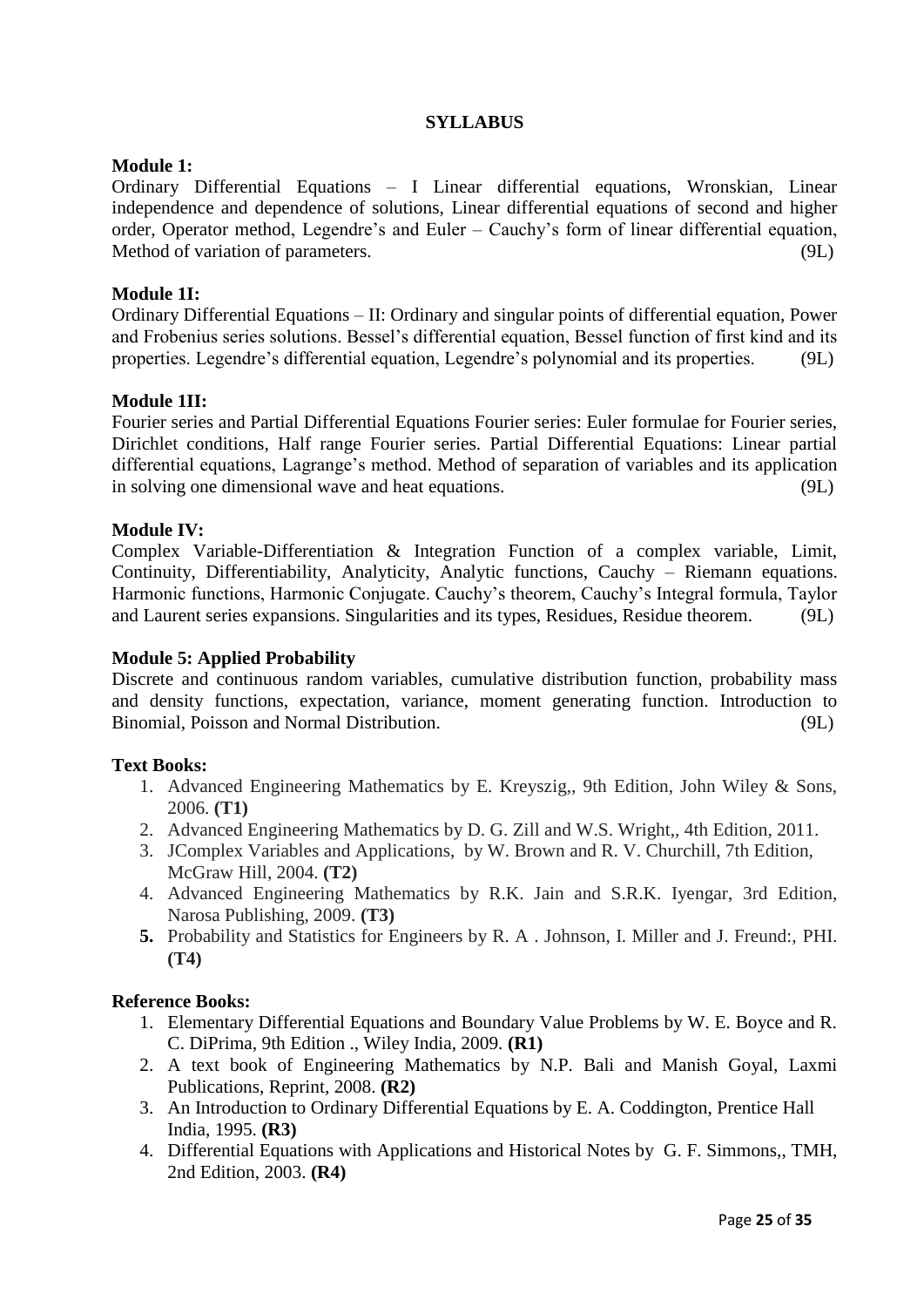**5.** Introductory Probability and Statistical Applications by P. L. Meyer:, Oxford & IBH. **(R5)**

### **Course Evaluation:**

Individual assignment, Theory (Quiz and End semester) examinations.

### **Course Delivery Methods**

| CD1 | Lecture by use of boards/LCD projectors/OHP projectors      |
|-----|-------------------------------------------------------------|
| CD2 | Tutorials/Assignments                                       |
| CD3 | Laboratory experiments/teaching aids                        |
| CD4 | Self- learning such as use of NPTEL materials and internets |

### **MAPPING BETWEEN COURSE OUTCOMES AND PROGRAM OUTCOMES**

|                 | <b>PO1</b> | PO <sub>2</sub> | PO <sub>3</sub> | PO <sub>4</sub> | PO <sub>5</sub> | PO <sub>6</sub> |
|-----------------|------------|-----------------|-----------------|-----------------|-----------------|-----------------|
| CO1             |            |                 |                 |                 |                 |                 |
| CO <sub>2</sub> |            |                 |                 |                 |                 |                 |
| CO <sub>3</sub> |            |                 |                 |                 |                 |                 |
| CO <sub>4</sub> |            |                 |                 |                 |                 |                 |
| CO <sub>5</sub> |            |                 |                 |                 |                 |                 |

 $<$  34% = 1, 34-66% = 2,  $>$  66% = 3

| <b>Course Outcomes</b> | Course Delivery Method |
|------------------------|------------------------|
| COL                    | CD1, CD2, CD3, CD4     |
| CO <sub>2</sub>        | CD1, CD2, CD3, CD4     |
| CO <sub>3</sub>        | CD1, CD2, CD3, CD4     |
| CO4                    | CD1, CD2, CD3, CD4     |
| า∩ร                    | CD1, CD2, CD3, CD4     |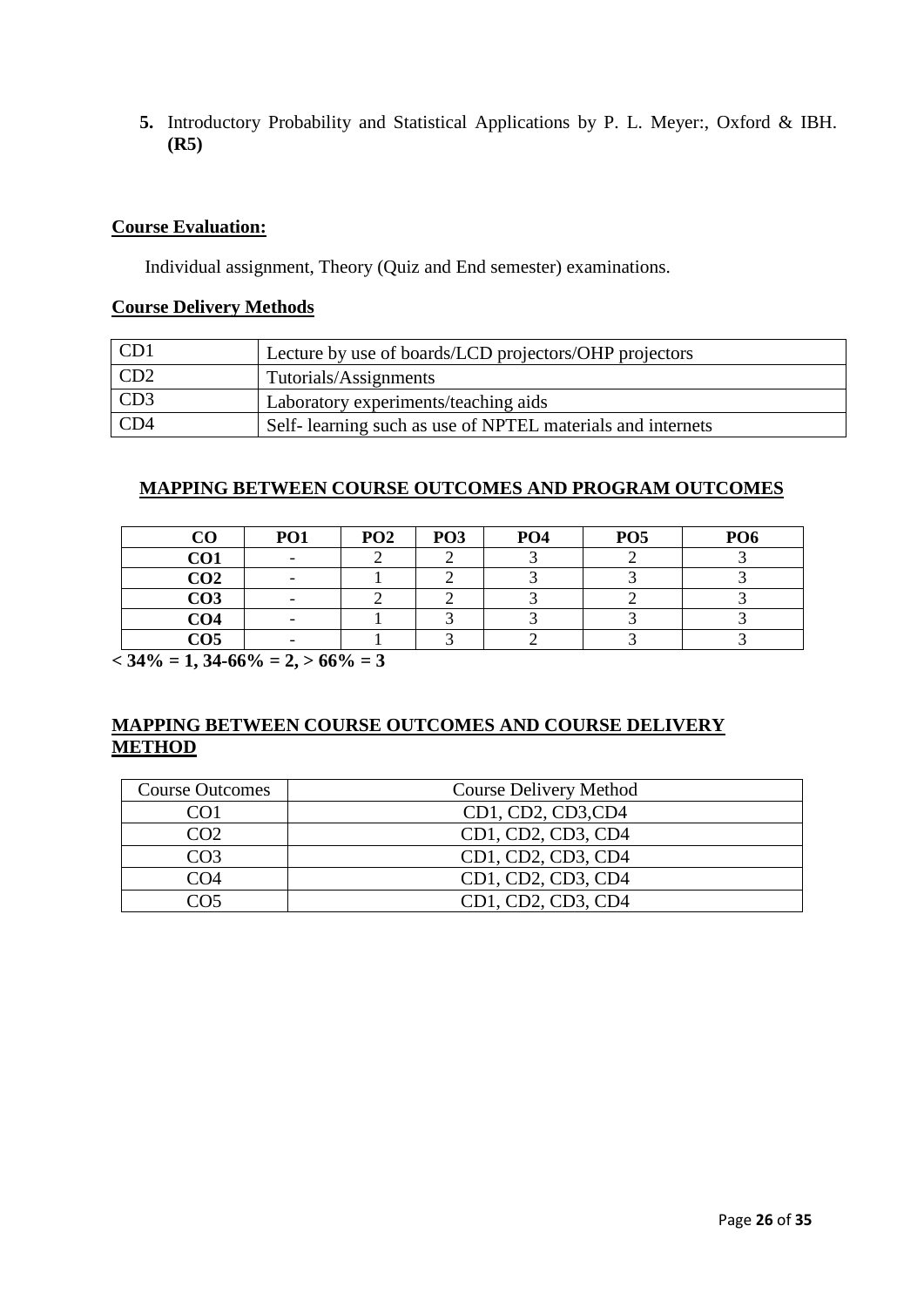| Course code:             | <b>BE 203</b>                                                  |
|--------------------------|----------------------------------------------------------------|
| <b>Course title:</b>     | Microbiology                                                   |
| $Pre-requisite(s):$      | <b>Intermediate level Physics, Chemistry &amp; Mathematics</b> |
| $Co$ - requisite $(s)$ : |                                                                |
| <b>Credits:</b>          | $L: 03$ T: 00 P: 00                                            |
| Class schedule per week: | 03                                                             |
| <b>Class:</b>            | <b>IMSc</b>                                                    |
| <b>Semester / Level:</b> | <b>II/01</b>                                                   |
| <b>Branch:</b>           | <b>Food Technology</b>                                         |
| <b>Name of Teacher:</b>  |                                                                |

# **Course Objectives**

This course enables the students:

| 1.               | To develop fundamental understanding of the microbial world, basic structure and  |
|------------------|-----------------------------------------------------------------------------------|
|                  | functions of microbes, metabolism, nutrition, their diversity, physiology and     |
|                  | relationship to environment and human health.                                     |
| 2.               | To explain the basic microbial structure, function and study the comparative      |
|                  | characteristics of prokaryotes and eukaryotes                                     |
| 3.               | To develop the knowledge of different culture media composition, its applications |
|                  | and preparation and demonstrate various physical and chemical means of            |
|                  | sterilization                                                                     |
| $\overline{4}$ . | To apply general bacteriology and microbial techniques for isolation of pure      |
|                  | cultures of bacteria, fungi and algae                                             |
| 5.               | To relate the microbial growth, pathways and associated control parameters        |
| 6.               | To solve the problems in microbial infection and their control.                   |

#### **Course Outcomes**

After the completion of this course, students will be:

| CO <sub>1</sub> | Able to develop the knowledge in the basic area of Microbiology                  |
|-----------------|----------------------------------------------------------------------------------|
| CO <sub>2</sub> | Able to explain the basic microbial structure, function and study the            |
|                 | comparative characteristics of prokaryotes and eukaryotes                        |
| CO <sub>3</sub> | Able to formulate various culture media and have understanding of their          |
|                 | applications                                                                     |
| CO <sub>4</sub> | Able to explain various physical and chemical means of sterilization             |
| CO <sub>5</sub> | Able to build knowledge on general bacteriology and microbial techniques for     |
|                 | isolation of pure cultures of bacteria, fungi & algae and able to understand the |
|                 | microbial growth, pathways and associated control parameters                     |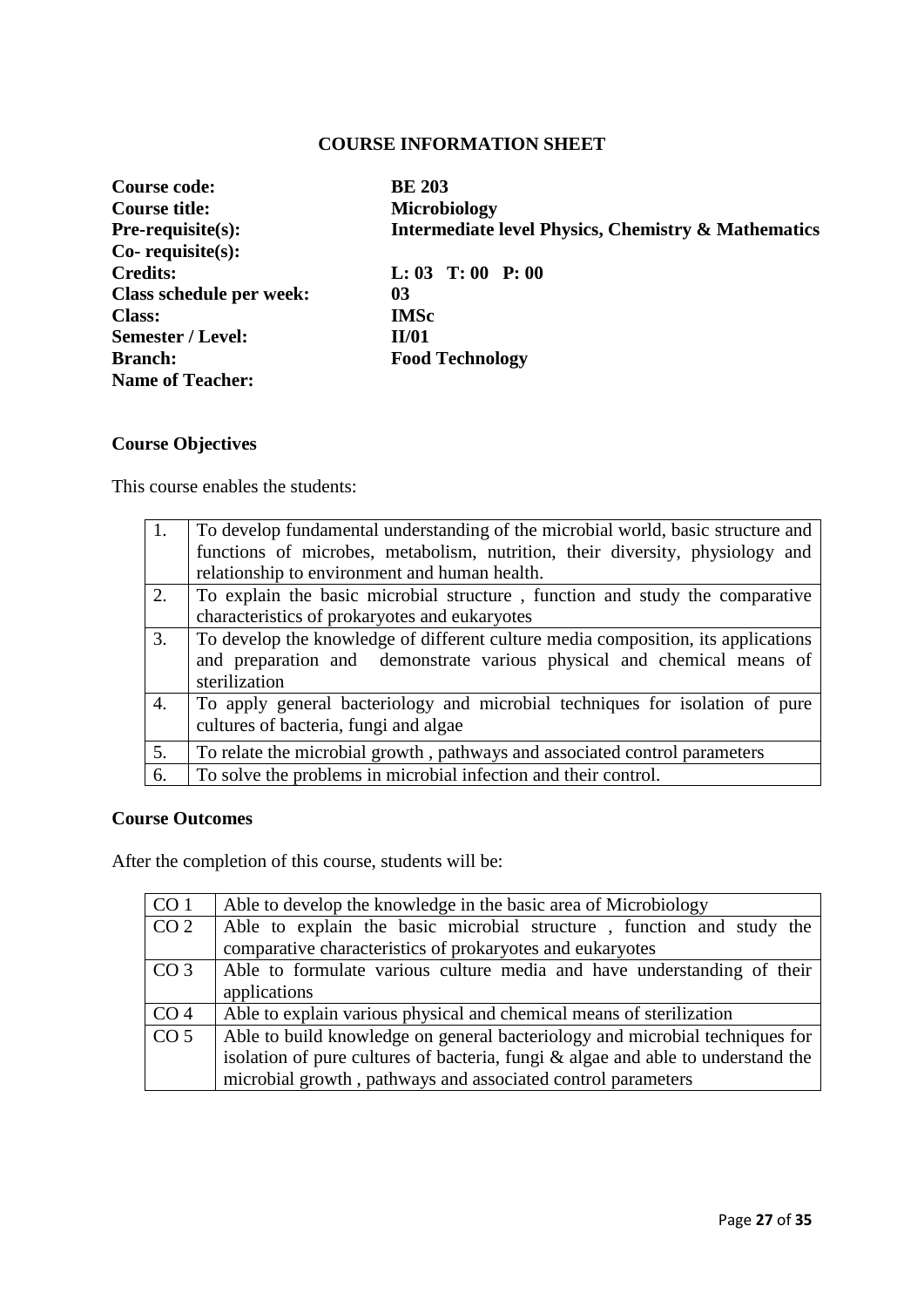#### **Module 1:**

Landmark discoveries relevant to the field of microbiology; Controversy over spontaneous generation; Role of microorganisms in transformation of organic matter and in the causation of diseases; Pure culture techniques; Serial dilution technique; Theory and practice of sterilization; Principles of microbial nutrition; Enrichment culture techniques for isolation of microorganisms; Light-, phase contrast- and electron-microscopy. (8L)

#### **Module 2:**

Bacteria, Archea and their broad classification; Eukaryotic microbes: Yeasts, molds and protozoa; Viruses and their classification; Molecular approaches to microbial taxonomy. Prokaryotic Cells: cell walls, cell membranes, mechanisms of solute transport across membranes, Flagella and Pili, Capsules, Cell inclusions like endospores and gas vesicles; Eukaryotic cell organelles: Endoplasmic reticulum, Golgi apparatus, mitochondria and chloroplasts. (8L)

#### **Section 3:**

Definition of growth; Growth curve; Mathematical expression of exponential growth phase; Measurement of growth and growth yields; Synchronous growth; Continuous culture; Effect of environmental factors on growth; Effect of physical and chemical agents; Evaluation of effectiveness of antimicrobial agents; General characteristics of antimicrobial drugs; Antibiotics: Classification, mode of action and resistance; Antifungal and antiviral drugs.(8L)

#### **Section 4:**

Energetics: redox reactions and electron carriers; An overview of metabolism; Glycolysis; Pentose-phosphate pathway; Entner-Doudoroff pathway; Glyoxalate pathway; The citric acid cycle; Fermentation; Aerobic and anaerobic respiration; Chemolithotrophy; Photosynthesis; Calvin cycle; Biosynthetic pathway for fatty acids synthesis; Common regulatory mechanisms in synthesis of amino acids; Regulation of major metabolic pathways; Microbial interactions; Carbon, sulphur and nitrogen cycles; Soil microorganisms associated with vascular plants. (8L)

#### **Section 5:**

Normal microbiota; Classification of infectious diseases; Reservoirs of infection; Nosocomial infection; Emerging infectious diseases; Mechanism of microbial pathogenicity; Nonspecific defense of host; Antigens and antibodies; Humoral and cell mediated immunity; Vaccines; Immune deficiency; Human diseases caused by viruses, bacteria, and pathogenic fungi. Types of mutation; UV and chemical mutagens; Selection of mutants; Ames test for mutagenesis; Bacterial genetic system: transformation, conjugation, transduction, recombination, plasmids, transposons; DNA repair; Regulation of gene expression: repression and induction; Operon model; Bacterial genome with special reference to E.coli; Phage λ and its life cycle; RNA phages; RNA viruses; Retroviruses; Basic concept of microbial genomics. (8L)

#### **Text books:**

- 1. Microbiology, by M. J. Pelczar, E.C.S. Chan, N.R. Krieg, 5 Edition. Tata McGraw Hill Publication Co. Ltd. New Delhi. **(T1)**
- 2. General Microbiology by R.Y. Stanier, J.L. Iingraham, M.L. Wheelis, R.K. Painter, , 5 Edition. MacMillan Press Ltd., London. **(T2)**
- 3. A Text Book of Microbiology by R.C Dubey and D. K Maheshwari , 3rd ed, S. Chand and Company. **(T3)**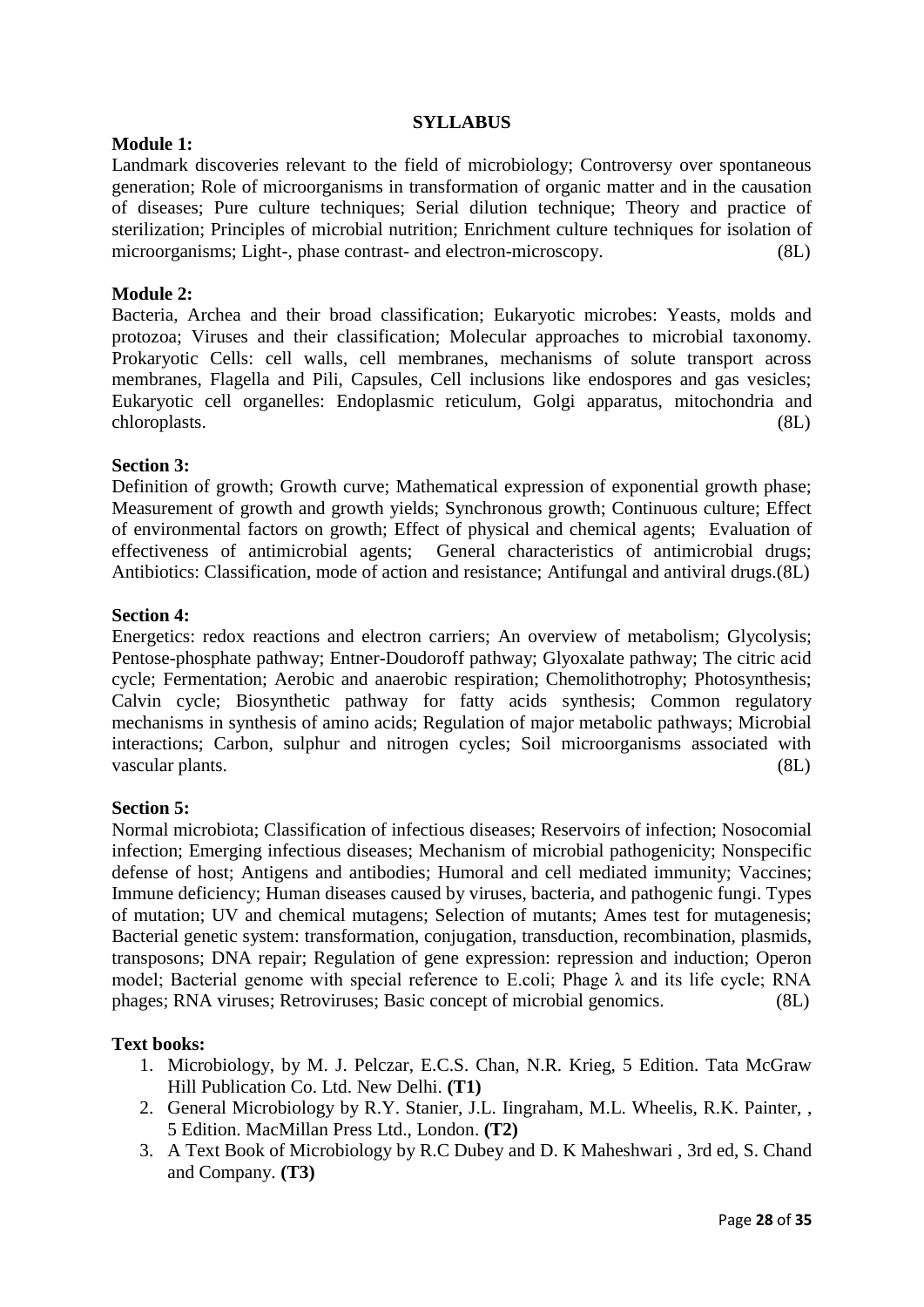- 4. General Microbiology by C.B Powar and H.F Daginawala- ( Vol I & II) 3rd ed, Himalaya Publishing. **(T4)**
- 5.

## **Reference books:**

- 1. Fundamental Principles of Bacteriology by A.J. Salle. -, Tata Mcgraw Hill (**R1**)
- 2. General Microbiology by Hans G. Schlegel, , 7thed, Cambridge Low Price Edns (**R2**)
- 3. Chemical Microbiology by A.H. Rose, , 3rded, Butterworth World Student Reprints (**R3**)

#### **Course Evaluation:**

Individual assignment, Theory (Quiz and End semester) examinations.

#### **Course Delivery Methods**

| CD1 | Lecture by use of boards/LCD projectors/OHP projectors |
|-----|--------------------------------------------------------|
| CD2 | Tutorials/Assignments                                  |
| CD3 | Seminars                                               |
| CD4 | Mini projects/Projects                                 |
| CD5 | Laboratory experiments/teaching aids                   |

### **MAPPING BETWEEN COURSE OUTCOMES AND PROGRAM OUTCOMES**

| $\bf CO$        | PO <sub>1</sub> | PO <sub>2</sub> | PO <sub>3</sub> | PO <sub>4</sub> | PO <sub>5</sub> | PO <sub>6</sub> |
|-----------------|-----------------|-----------------|-----------------|-----------------|-----------------|-----------------|
| CO1             |                 |                 |                 |                 |                 |                 |
| CO <sub>2</sub> |                 |                 |                 |                 |                 |                 |
| CO <sub>3</sub> |                 |                 |                 |                 |                 |                 |
| CO <sub>4</sub> |                 |                 |                 |                 |                 |                 |
| CO5             |                 |                 |                 |                 |                 |                 |

 $<$  34\% = 1, 34-66\% = 2,  $>$  66\% = 3

| <b>Course Outcomes</b> | <b>Course Delivery Method</b> |
|------------------------|-------------------------------|
|                        | CD1, CD2, CD3, CD4, CD5       |
| CO2                    | CD1, CD2, CD3, CD4, CD5       |
| CO3                    | CD1, CD2, CD3, CD4, CD5       |
| CO4                    | CD1, CD2, CD3, CD4, CD5       |
|                        | CD1, CD2, CD3, CD4, CD5       |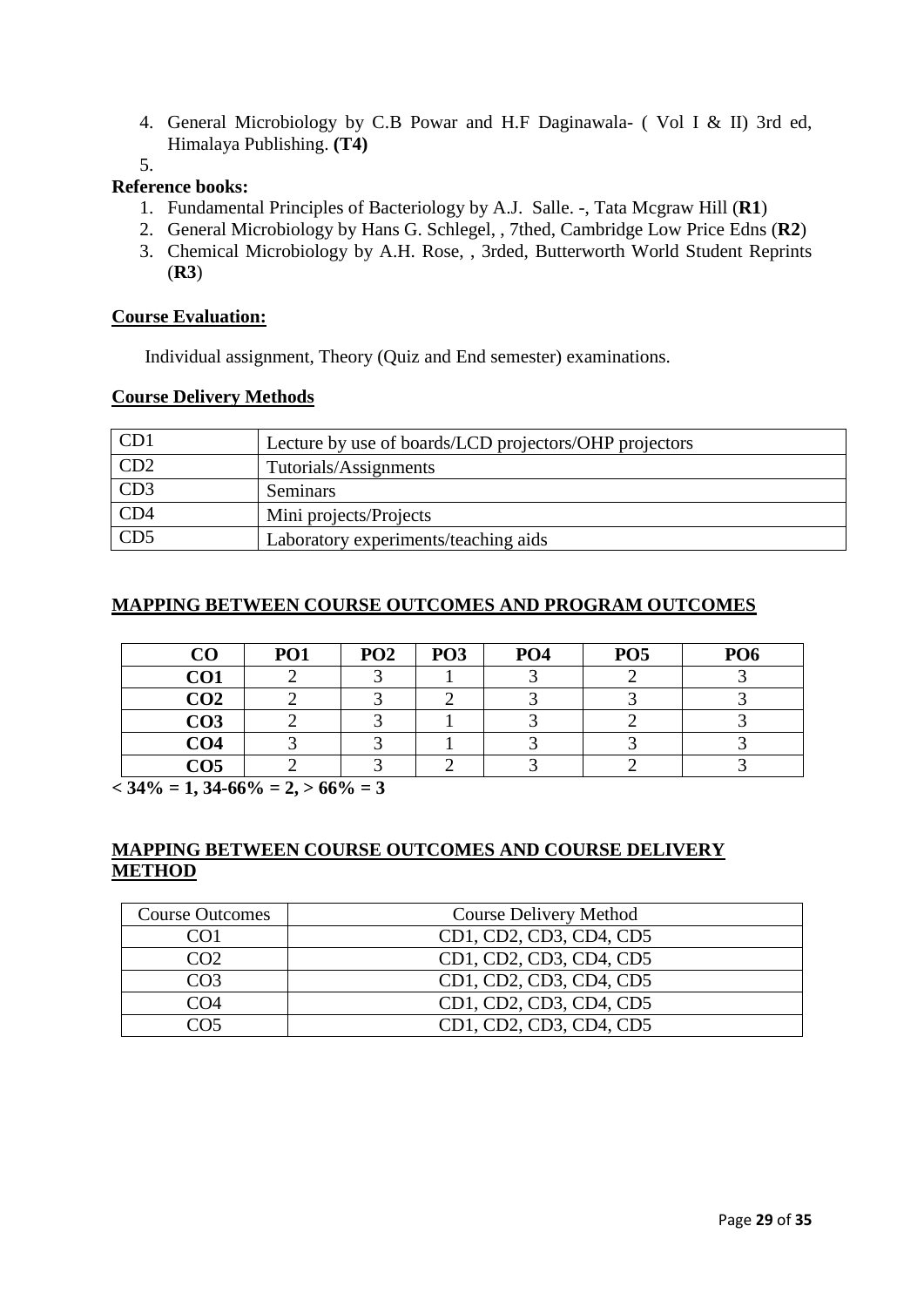| <b>Course code:</b>             | <b>EC 101</b>                                                  |  |  |
|---------------------------------|----------------------------------------------------------------|--|--|
| <b>Course title:</b>            | <b>Basic Electronics Engineering</b>                           |  |  |
| $Pre-requisite(s):$             | <b>Intermediate level Physics, Chemistry &amp; Mathematics</b> |  |  |
| $Co$ - requisite $(s)$ :        |                                                                |  |  |
| <b>Credits:</b>                 | $L: 03$ T: 0<br>P: 00                                          |  |  |
| <b>Class schedule per week:</b> | 03                                                             |  |  |
| <b>Class:</b>                   | <b>IMSc</b>                                                    |  |  |
| <b>Semester / Level:</b>        | <b>II/01</b>                                                   |  |  |
| <b>Branch:</b>                  | All                                                            |  |  |
| <b>Name of Teacher:</b>         |                                                                |  |  |

# **Course Objectives**

This course enables the students:

|    | To understand PN Junction, diodes and their applications.                           |
|----|-------------------------------------------------------------------------------------|
|    | To comprehend BJT, FET and their bias configurations.                               |
|    | To grasp importance of feedback in amplifier circuits, op amp and its applications. |
| 4. | To understand number system, Logic Gates and Boolean algebra.                       |
|    | To apprehend fundamentals of communication technology.                              |

# **Course Outcomes**

After the completion of this course, students will be:

| CO <sub>1</sub> | Explain PN Junction, diodes and their applications.                        |
|-----------------|----------------------------------------------------------------------------|
| CO <sub>2</sub> | Appraise the BJT, FET and their biasing techniques.                        |
| CO <sub>3</sub> | Comprehend feedback in amplifier circuits, op amp and its applications.    |
| CO <sub>4</sub> | Translate one number system into another, build circuits with Logic Gates, |
|                 | electronic components and OPAMP IC 741 and analyze the measurement results |
|                 | using CRO.                                                                 |
| CO <sub>5</sub> | Appraise the fundamentals of communication technology.                     |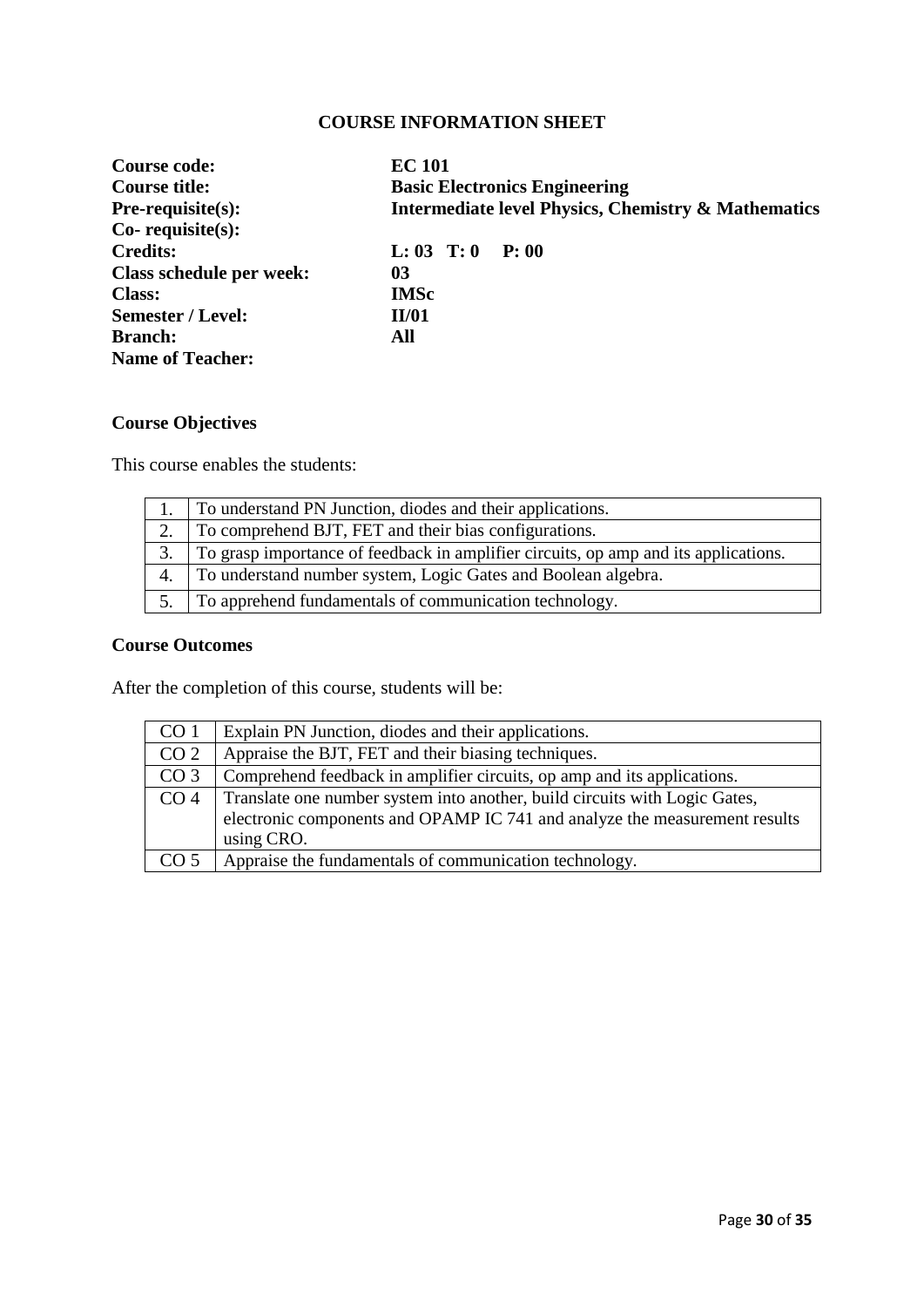#### **Module 1:**

Diodes and Applications: Introduction to PN junction diodes; Characteristics of semiconductor diodes: V-I characteristics, diode-resistance, temperature-dependence, diodecapacitance; DC & AC load lines; Breakdown Mechanisms; Zener Diode – Operation and Applications; Diode as a Rectifier: Half Wave and Full Wave Rectifiers with and without C-Filters. (9L)

## **Module 1I:**

Bipolar Junction Transistors (BJT): PNP and NPN Transistors, Basic Transistor Action, Input and Output Characteristics of CB, CE and CC Configurations, dc and ac load line analysis, operating point, Transistor biasing: Fixed bias, emitter bias/self-bias, Low-frequency response of CE amplifier. Field Effect Transistors: JFET, Idea of Channel Formation, Pinch-Off and saturation Voltage, Current-Voltage Output Characteristics; MOSFET: Basic structure, operation and characteristics. (9L)

#### **Module III:**

Sinusoidal Oscillators: Concept of positive and negative feedback, Barkhausen criterion for sustained oscillations, Determination of Frequency and Condition of oscillation, Hartley and Colpitt"s oscillator. Operational Amplifiers: Characteristics of an Ideal and Practical Operational Amplifier (IC 741), Inverting and non-inverting amplifiers, Offset error voltages and currents; Power supply rejection ratio, Slew Rate and concept of Virtual Ground, Summing and Difference Amplifiers, Differentiator and Integrator, RC phase shift oscillator. (9L)

#### **Module 1V:**

Logic Gates and Boolean algebra: Introduction to Boolean Algebra and Boolean operators, Symbolic representation, Boolean algebraic function and Truth table of different Digital logic, Gates (AND, OR, NOT, NAND, NOR, EX-OR, EX-NOR); Realization of Basic logic gates using universal gates, Adder, Subtractor, adder/subtractor. (9L)

#### **Module V:**

Electronic communication: Introduction to electronic communication system, Electromagnetic Communication spectrum band and applications, Elements of Electronic Communication System; Merits and demerits of analog and digital communication, Modes of communication; Signal radiation and propagation; Need for modulation; Introduction to Amplitude modulation and Angle modulation. (9L)

#### **Text Books:**

- 1. Integrated Electronics: Analog and Digital Circuits and Systems by Millman J., Halkias C.C., Parikh Chetan,, 2nd Edition, Tata McGraw-Hill.
- 2. Digital Logic and Computer Design by Mano M.M., Pearson Education, Inc, Thirteenth Impression, 2011.
- 3. Analog and Digital Communications by Singal T. L.,, 2nd Edition, Tata McGraw-Hill.
- 4. Introduction to Analog & Digital Communications by Haykin S., Moher M.,, 2nd Edition, Wiley India Pvt. Ltd.

#### **Reference Book:**

1. Electronic Devices and Circuit Theory by Boylstead R.L., Nashelsky L.,, 10th Edition Pearson Education, Inc.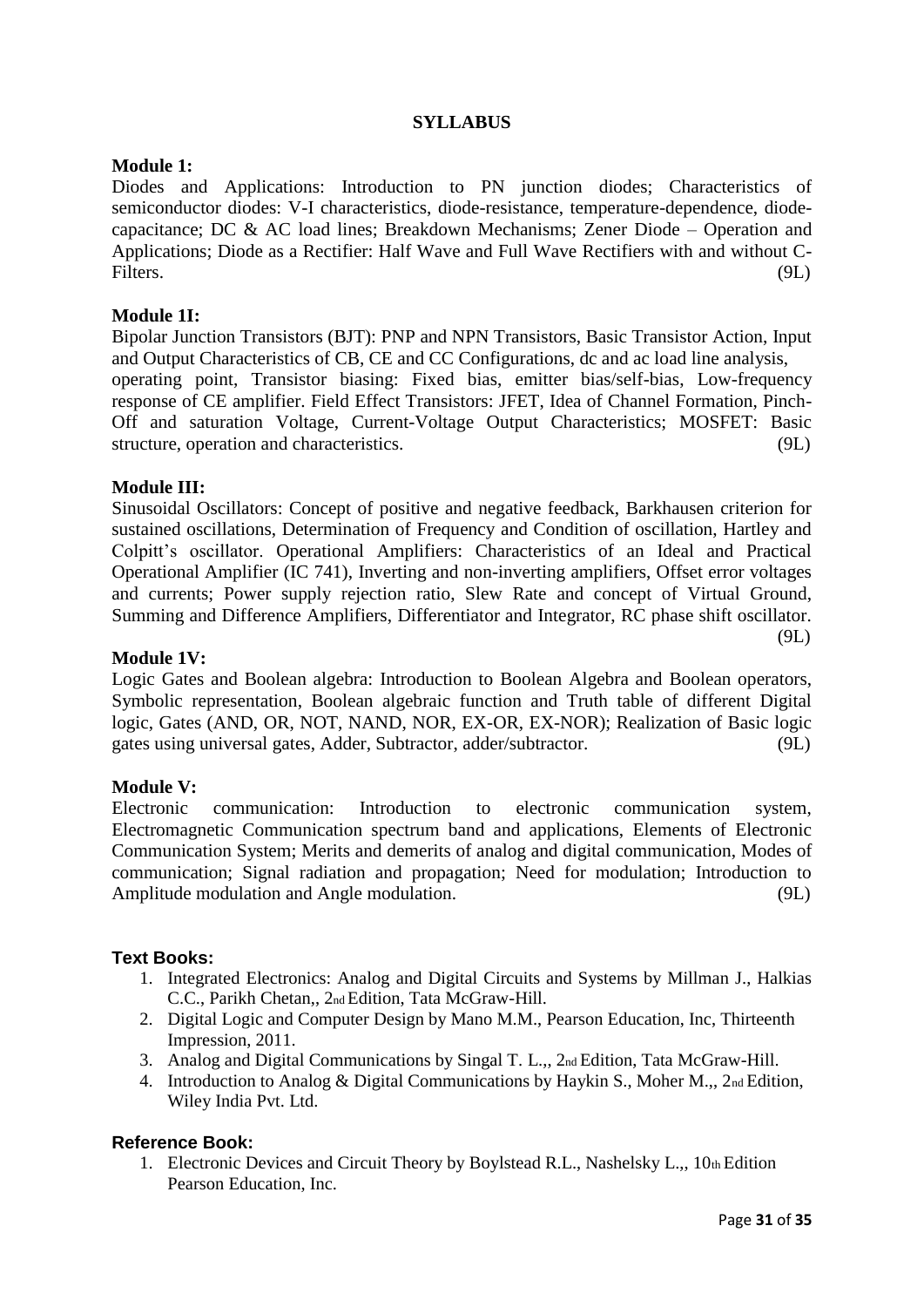#### **Course Evaluation:**

Individual assignment, Theory (Quiz and End semester) examinations.

#### **Course Delivery Methods**

| CD1                                                         | Lecture by use of boards/LCD projectors/OHP projectors |  |
|-------------------------------------------------------------|--------------------------------------------------------|--|
| CD2                                                         | Tutorials/Assignments                                  |  |
| CD3                                                         | Laboratory experiments/teaching aids                   |  |
| <b>MAPPING BETWEEN COURSE OUTCOMES AND PROGRAM OUTCOMES</b> |                                                        |  |

| CO              | <b>PO1</b> | PO <sub>2</sub> | PO <sub>3</sub> | PO <sub>4</sub> | PO <sub>5</sub> | PO <sub>6</sub> |
|-----------------|------------|-----------------|-----------------|-----------------|-----------------|-----------------|
| CO1             |            |                 |                 |                 |                 |                 |
| CO <sub>2</sub> |            |                 |                 |                 |                 |                 |
| CO <sub>3</sub> |            |                 |                 |                 |                 |                 |
| CO <sub>4</sub> |            |                 |                 |                 |                 |                 |
| CO <sub>5</sub> |            |                 |                 |                 |                 |                 |

 $\sqrt{34\%}$  = 1, 34-66% = 2, > 66% = 3

| <b>Course Outcomes</b> | <b>Course Delivery Method</b> |
|------------------------|-------------------------------|
|                        | $CD1$ , $CD2$ , $CD3$         |
| CO <sub>2</sub>        | CD1, CD2, CD3                 |
| CO3                    | CD1, CD2, CD3                 |
| CO4                    | CD1, CD2, CD3                 |
| 705                    | $CD1$ , $CD2$ , $CD3$         |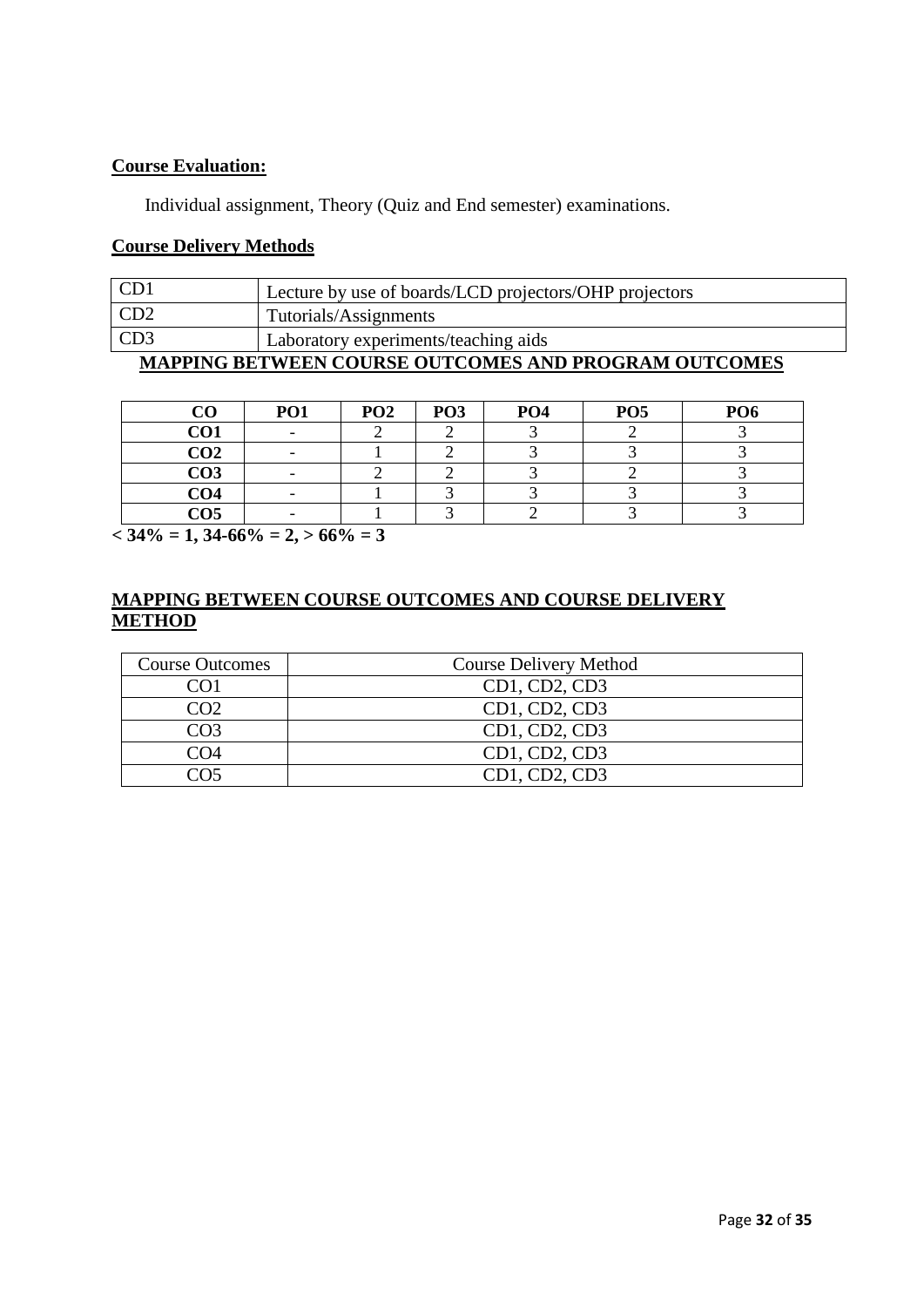| Course code:             | <b>BE 201</b>           |  |
|--------------------------|-------------------------|--|
| <b>Course title:</b>     | <b>Microbiology Lab</b> |  |
| Pre-requisite(s):        |                         |  |
| Co-requisite(s):         | <b>Microbiology</b>     |  |
| <b>Credits:</b>          | $L: 00$ T: 00 P: 03     |  |
| Class schedule per week: | 03                      |  |
| <b>Class:</b>            | <b>IMSc</b>             |  |
| <b>Semester / Level:</b> | II/01                   |  |
| <b>Branch:</b>           | <b>Food Technology</b>  |  |
| <b>Name of Teacher:</b>  |                         |  |

#### **Syllabus**

- 1. General terms and safety procedure of microbiology Laboratory
- 2. Microscopy- Brightfield, Darkfield Microscopy, Phase-Contrast Microscopy, Fluorescence Microscopy & Microscopic Measurements
- 3. Aseptic Technique- Transfer from broth culture to another broth, Transfer of bacteria from slant to slant, Working with agar plates(Inoculating a slant from a Petri plate)
- 4. Media preparation & methods of inoculation of different microbes in selective media.
- 5. Smear Preparation-from liquid and solid media
- 6. Pure Culture Techniques- streak plate method, pour plate method
- 7. Bacterial Population Counts- Quantitative plating method, Pipette Handling, Diluting and Plating Procedure
- 8. Identification of microorganisms from the habitats [simple staining, differential staining, acid fast staining, capsule staining, Gram staining , spore staining and motility]
- 9. Observation of morphology shape and arrangement of cells.
- 10. Bacteria and its general properties
- 11. Bacteriology of air, soil and water
- 12. General properties of The Fungi: Yeasts and Molds
- 13. Study of yeast and mold
- 14. Motility determination-Soft agar deeps and Hanging drop method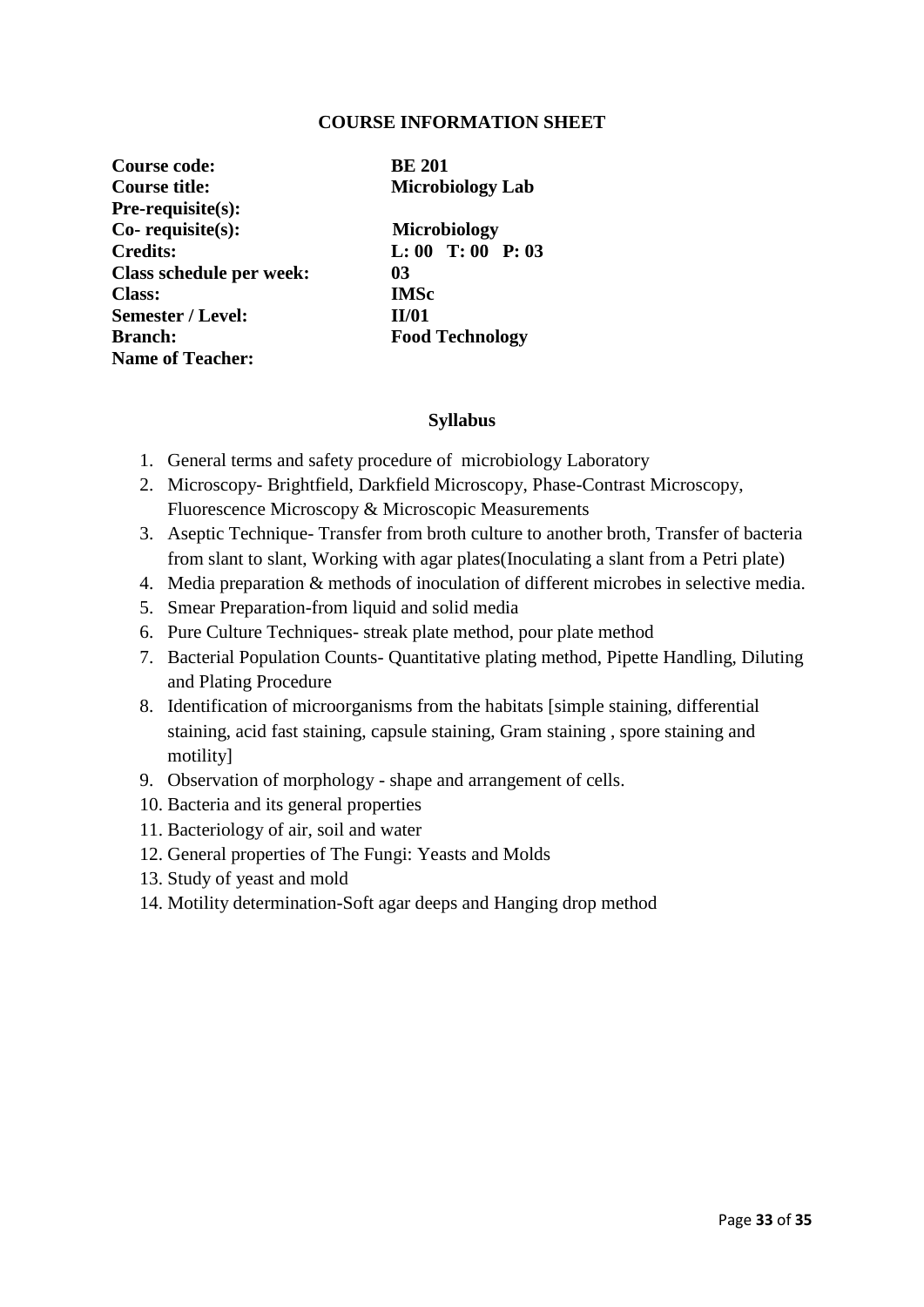| <b>Course code:</b>             | <b>CH 102</b>                       |  |
|---------------------------------|-------------------------------------|--|
| Course title:                   | <b>Chemistry Lab</b>                |  |
| $Pre-requisite(s):$             | <b>Intermediate level Chemistry</b> |  |
| Co-requisite(s):                |                                     |  |
| <b>Credits:</b>                 | 1.5 L: 03 T: 00 P: 00               |  |
| <b>Class schedule per week:</b> | 03                                  |  |
| <b>Class:</b>                   | <b>B.</b> Tech.                     |  |
| <b>Semester / Level:</b>        | II/01                               |  |
| <b>Branch:</b>                  | All                                 |  |
| <b>Name of Teacher:</b>         |                                     |  |

#### **Syllabus**

- 1. Gravimetric estimation of Nickel by Dimethylglyoxime.
- 2. Quantitative estimation of Ca2+ and Mg2+ ions by complexometric titration using Na2- EDTA.
- 3. To verify Bears Law using Fe3+ solution by spectrophotometer/colorimeter and to determine the concentration of a given unknown Fe3+ solution.
- 4. Separation of binary organic mixture by acid-base extraction and analysis using given FTIR and NMR spectrum.
- 5. Preparation of Diazoamino Benzene and report the melting point and yield of product.
- 6. Draw melting point-mass percent composition diagram for two component mixture and determine the Eutectic Temperature.
- 7. To study the kinetics of acid-catalyzed hydrolysis of ethyl acetate and to evaluate the value of the rate constant.
- 8. To determine the rate law for the reaction between iodide and hydrogen peroxide in an acidic environment and to determine the effect of a catalyst on the rate of reaction.
- 9. To determine the strength of the given strong acid by strong base Potentiometrically.
- 10. To determine the transition temperature of the given salt hydrate.
- 11. Qualitative detection of special elements in organic compounds.
- 12. To draw the pH-titration curve of strong acid vs strong base.

#### **Reference book:**

- 1. Experimental Physical Chemistry, By B. Viswanathan, P. S. Raghavan, Narosa Publishing House (1997).
- 2. Vogels Textbook of Practical Organic Chemistry
- 3. Experiments in General chemistry, by C. N. R. Rao and U. C. Agarwal
- 4. Experimental Organic Chemistry Vol 1 and 2 by P R Singh, D S gupta, K S Bajpai,
- 5. Tata McGraw Hill